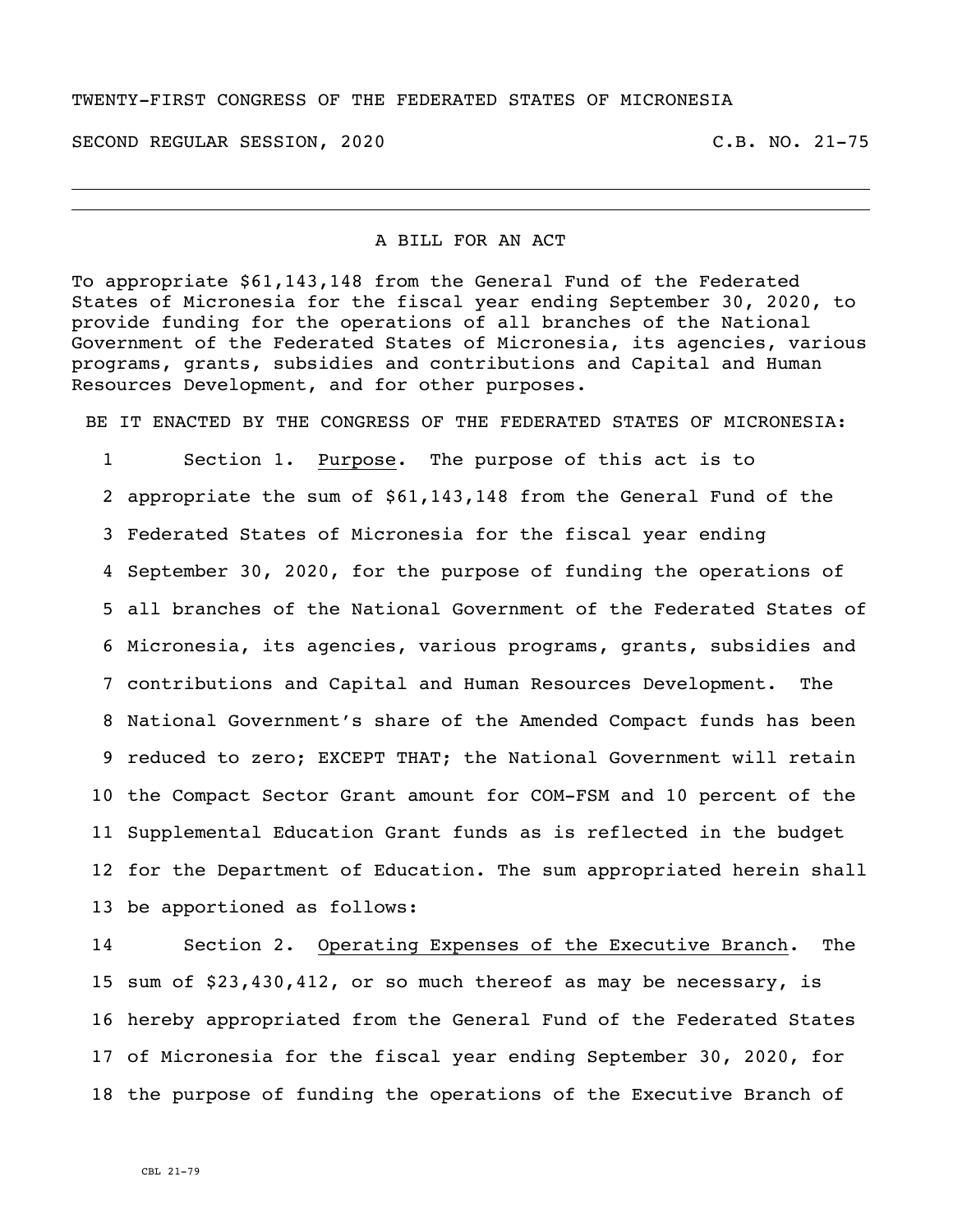the National Government during the fiscal year 2020. The sum appropriated by this section shall be apportioned as follows: (1) Office of the President. The sum of \$1,494,593, or so much thereof as may be necessary, for the operations of the Office of the President during the fiscal year 2020. The sum appropriated herein shall be apportioned as follows: Personnel ..................................\$ 656,593 Travel ..................................... 260,000 Contractual Services........................ 470,000 OCE ........................................ 105,000 Fixed Assets ............................... 3,000 (2) Department of Foreign Affairs. The sum of \$5,569,538, or so much thereof as may be necessary, for the operations of the Department of Foreign Affairs during the fiscal year 2020. The sum appropriated herein shall be apportioned as follows: Personnel ..................................\$ 1,777,194 Travel ..................................... 392,728 Contractual Services........................ 2,955,047 OCE ........................................ 356,313 Fixed Assets ............................... 88,256 (3) Department of Finance and Administration. The sum of \$2,995,183, or so much thereof as may be necessary, for the operations of the Department of Finance and Administration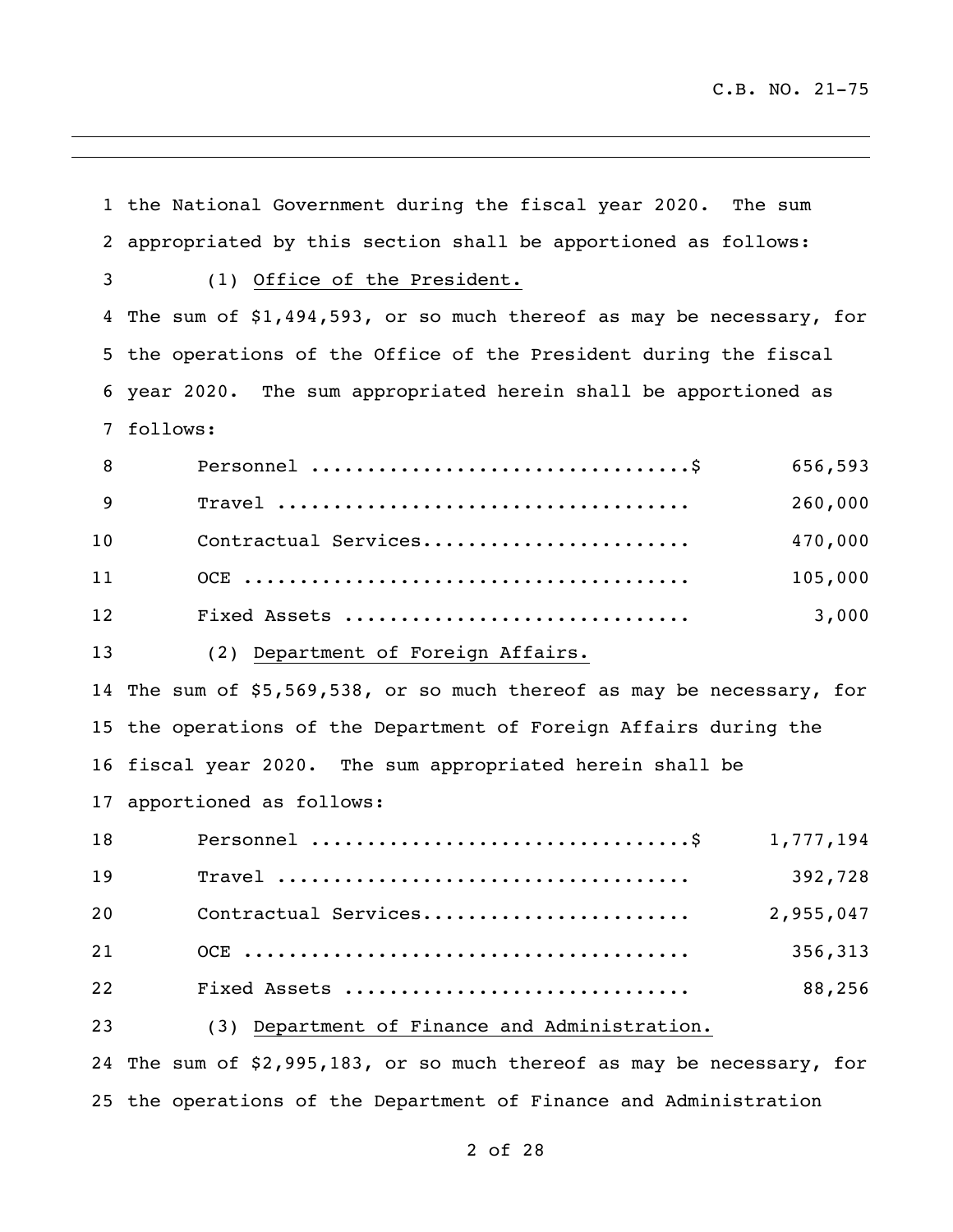during the fiscal year 2020. The sum appropriated herein shall be apportioned as follows: Personnel ..................................\$ 2,079,683 Travel ..................................... 287,000 Contractual Services........................ 227,500 OCE ........................................ 256,500 Fixed Assets ............................... 144,500 8 (4) Department of Resources and Development. The sum of \$1,548,527, or so much thereof as may be necessary, for the operations of the Department of Resources and Development during the fiscal year 2020. The sum appropriated herein shall be apportioned as follows: Personnel..................................... \$ 907,314 Travel ........................................ 291,823 Contractual Services........................... 59,850 OCE ........................................... 187,540 Fixed Assets .................................. 102,000 (5) Department of Transportation, Communications and Infrastructure. The sum of \$2,691,142**,** or so much thereof as may be necessary, for the operations of the Department of Transportation, Communications and Infrastructure during the fiscal year 2020. The sum appropriated herein shall be apportioned as follows: Personnel .................................. \$ 648,346 Travel ...................................... 231,692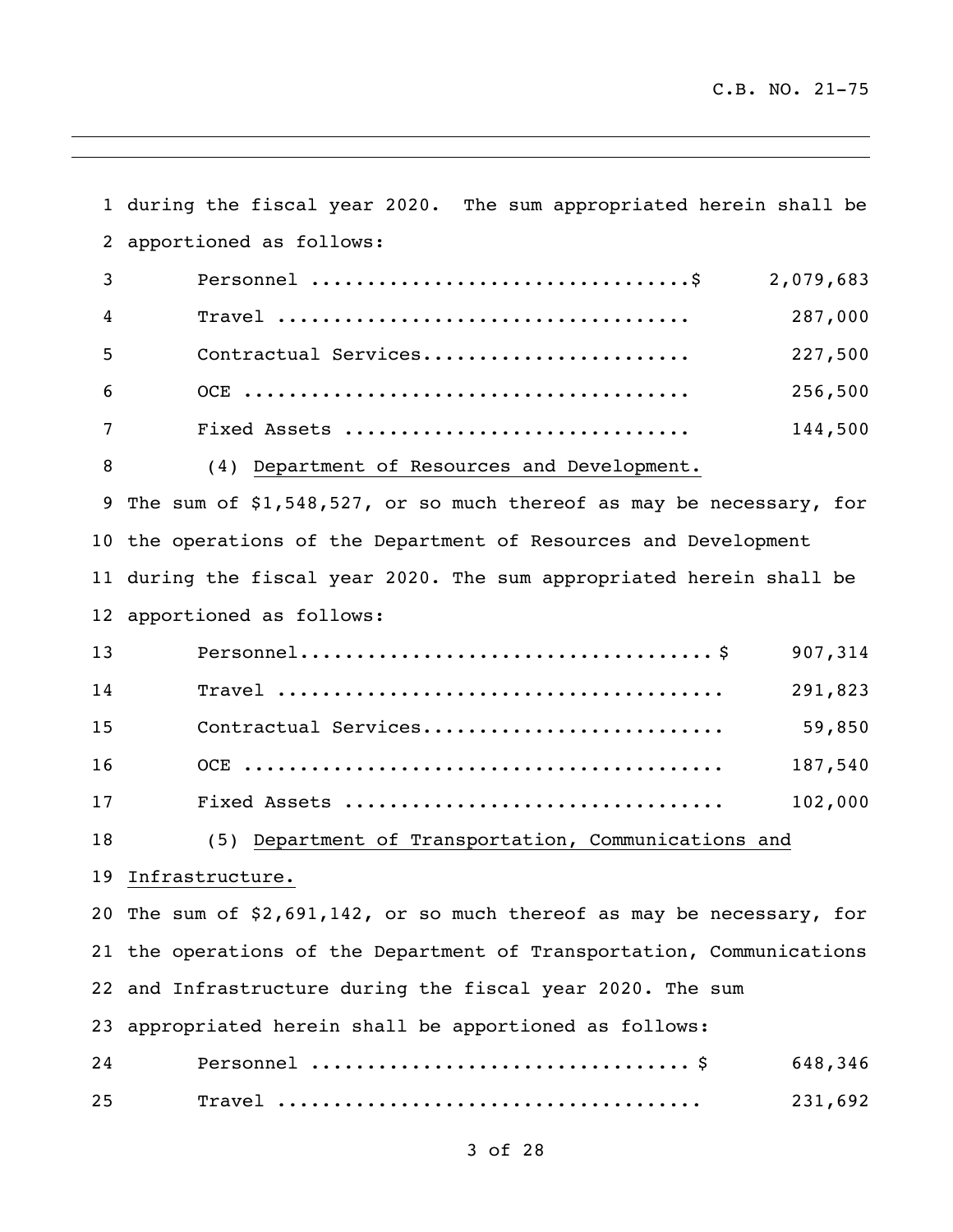$\mathbb{R}^2$ 

| $\mathbf{1}$   | Contractual Services\$<br>1,665,204                                  |  |  |
|----------------|----------------------------------------------------------------------|--|--|
| $\overline{2}$ | 96,600                                                               |  |  |
| 3              | 49,300<br>Fixed Assets                                               |  |  |
| 4              | (6) Department of Health and Social Affairs.                         |  |  |
| 5              | The sum of \$883,213, or so much thereof as may be necessary, for    |  |  |
|                | 6 the operations of the Department of Health and Social Affairs      |  |  |
| 7              | during the fiscal year 2020. The sum appropriated herein shall be    |  |  |
| 8              | apportioned as follows:                                              |  |  |
| 9              | 514,230                                                              |  |  |
| 10             | 154,215                                                              |  |  |
| 11             | Contractual Services<br>118,617                                      |  |  |
| 12             | 93,151                                                               |  |  |
| 13             | 3,000<br>Fixed Assets                                                |  |  |
| 14             | (7) Department of Education.                                         |  |  |
|                | 15 The sum of \$851,421, or so much thereof as may be necessary, for |  |  |
|                | 16 the operations of the Department of Education during the fiscal   |  |  |
|                | 17 year 2020. Of the total amount of funds appropriated herein,      |  |  |
|                | 18 \$366,598 shall be deemed to come from funds available under the  |  |  |
|                | 19 Supplemental Education Grant. The sum appropriated herein shall   |  |  |
| 20             | be apportioned as follows:                                           |  |  |
| 21             | 437,498                                                              |  |  |
| 22             | 200,546                                                              |  |  |
| 23             | Contractual Services<br>159,226                                      |  |  |
| 24             | 49,651                                                               |  |  |
| 25             | Fixed Assets<br>4,500                                                |  |  |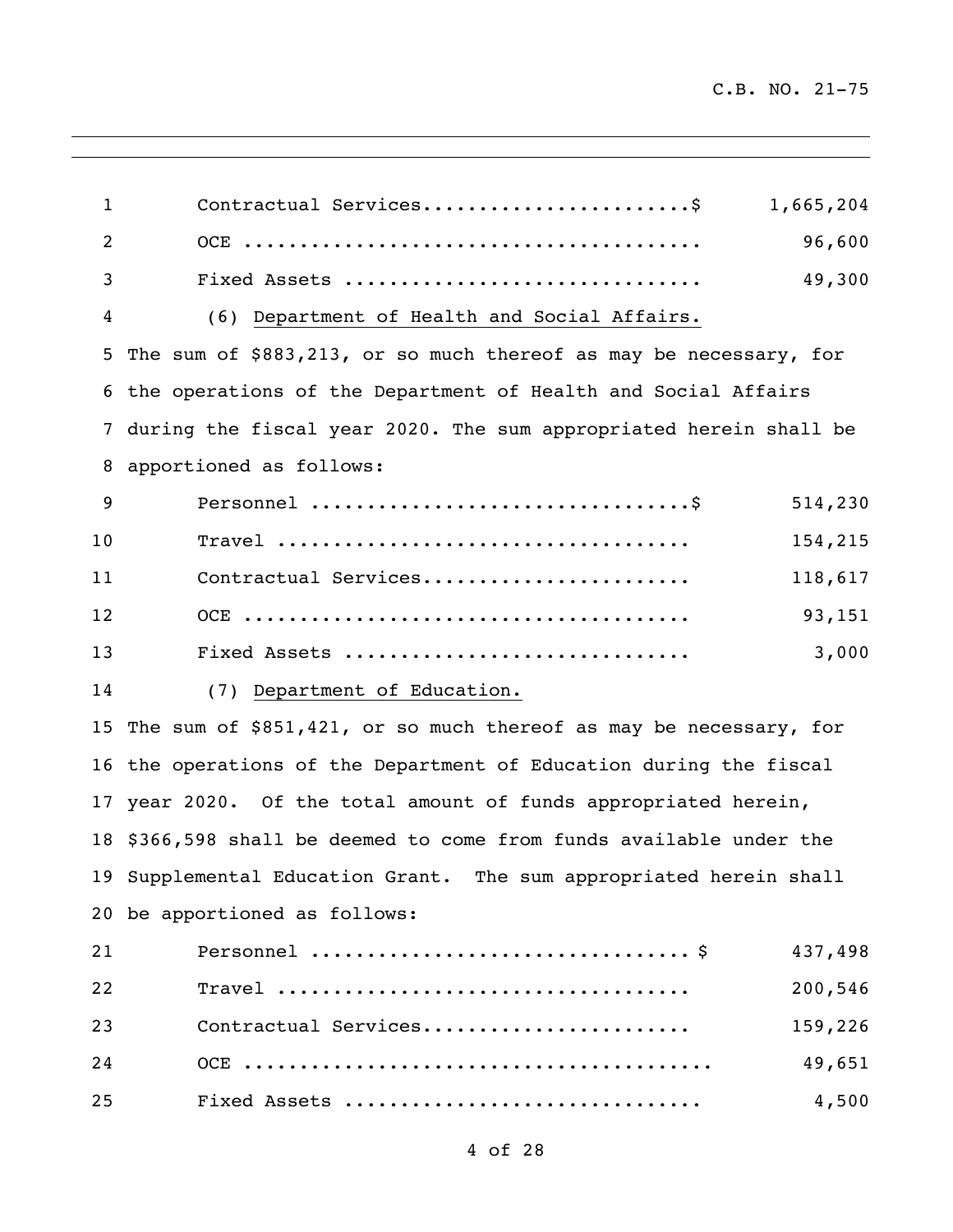| $\mathbf{1}$      | (8) Department of Justice.                                            |  |  |  |
|-------------------|-----------------------------------------------------------------------|--|--|--|
|                   | 2 The sum of \$4,899,815, or so much thereof as may be necessary, for |  |  |  |
|                   | 3 the operations of the Department of Justice during the fiscal year  |  |  |  |
|                   | 4 2020. The sum appropriated herein shall be apportioned as           |  |  |  |
| 5                 | follows:                                                              |  |  |  |
| 6                 | 3,405,293                                                             |  |  |  |
| 7                 | 374,802                                                               |  |  |  |
| 8                 | Contractual Services<br>634,977                                       |  |  |  |
| 9                 | 377,443                                                               |  |  |  |
| 10                | 107,300<br>Fixed Assets                                               |  |  |  |
| 11                | (9) Department of Environment, Climate Change and                     |  |  |  |
| $12 \overline{ }$ | Emergency Management.                                                 |  |  |  |
|                   | 13 The sum of \$817,579, or so much thereof as may be necessary, for  |  |  |  |
|                   | 14 the operations of the Office of Environment and Emergency          |  |  |  |
|                   | 15 Management during the fiscal year 2020. The sum appropriated       |  |  |  |
|                   | 16 herein shall be apportioned as follows:                            |  |  |  |
| 17                | 545,058                                                               |  |  |  |
| 18                | 164,301                                                               |  |  |  |
| 19                | Contractual Services<br>50,000                                        |  |  |  |
| 20                | 47,120                                                                |  |  |  |
| 21                | 11,100<br>Fixed Assets                                                |  |  |  |
| 22                | (10) Office of the Public Defender.                                   |  |  |  |
| 23                | The sum of \$1,087,151, or so much thereof as may be necessary, for   |  |  |  |
|                   | 24 the operations of the Office of the Public Defender during the     |  |  |  |
|                   | 25 fiscal year 2020. The sum appropriated herein shall be             |  |  |  |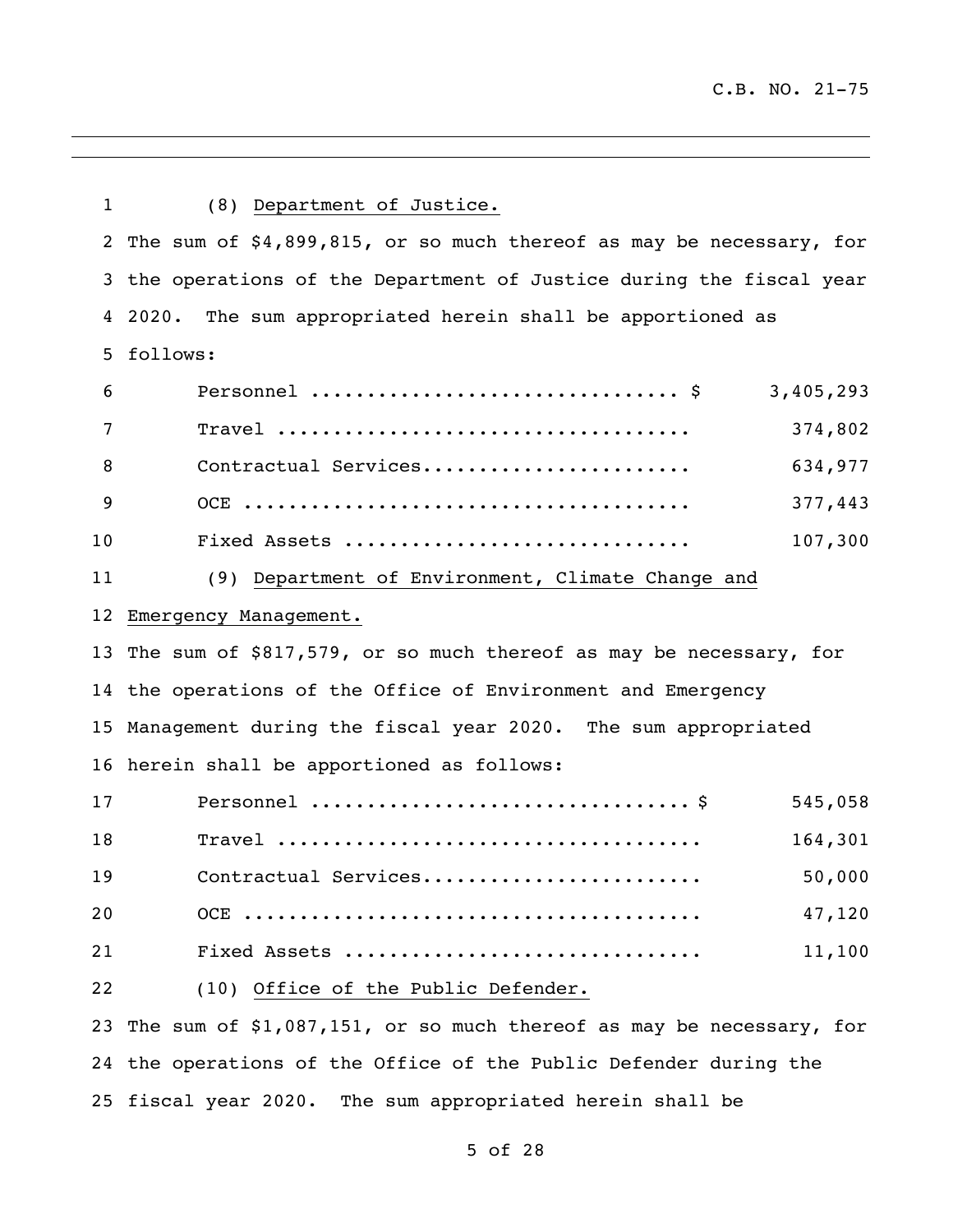apportioned as follows: Personnel .................................. \$ 744,081 Travel ...................................... 140,120 Contractual Services......................... 101,050 OCE ......................................... 86,900 Fixed Assets ................................ 15,000 (11) Office of National Archives, Culture and Historic Preservation. The sum of \$234,306, or so much thereof as may be necessary, for the operations of the Office of National Archives, Culture and Historic Preservation during the fiscal year 2020. The sum appropriated herein shall be apportioned as follows: Personnel ...................................\$ 138,081 Travel ...................................... 35,574 Contractual Services......................... 15,425 OCE ......................................... 20,289 Fixed Assets ................................ 25,000 (12) Office of Veteran's Affairs. The sum of \$189,465, or so much thereof as may be necessary, for the operations of the Office Veteran's Affairs during the fiscal year 2020. The sum appropriated herein shall be apportioned as follows: Personnel ...................................\$ 79,240 Travel ...................................... 42,225 Contractual Services......................... 50,000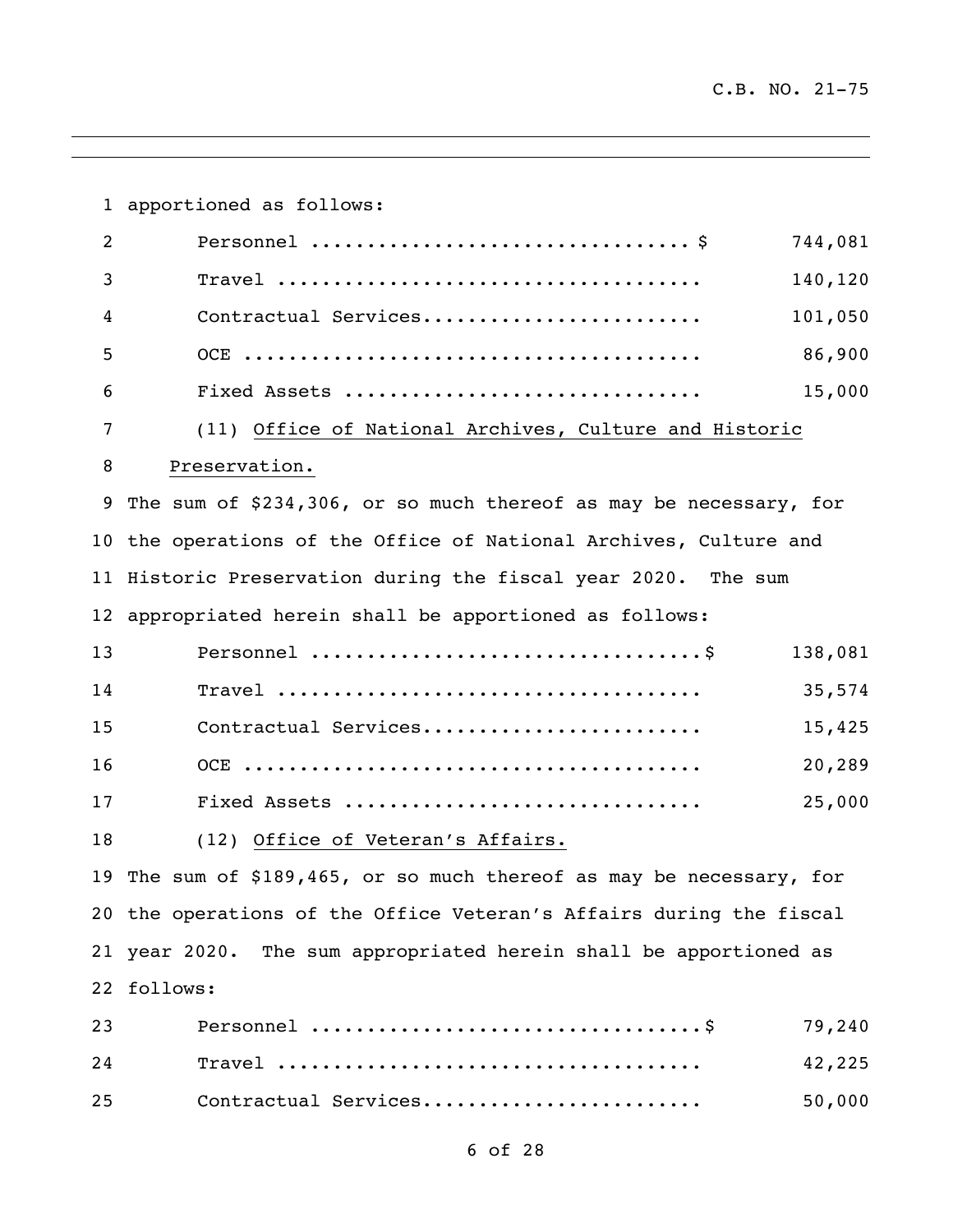$\overline{\phantom{a}}$ 

| $\mathbf{1}$ | 18,000                                                                 |
|--------------|------------------------------------------------------------------------|
| 2            | Fixed Assets<br>$-0-$                                                  |
| 3            | (13) Office of Personnel.                                              |
| 4            | The sum of \$168,479, or so much thereof as may be necessary, for      |
| 5            | the operations of the Office of Personnel during the fiscal year       |
| 6            | The sum appropriated herein shall be apportioned as<br>2020.           |
| 7            | follows:                                                               |
| 8            | 147,479                                                                |
| 9            | 10,000                                                                 |
| 10           | Contractual Services<br>$-0-$                                          |
| 11           | 11,000                                                                 |
| 12           | Fixed Assets<br>$-0-$                                                  |
| 13           | Section 3. Operating Expenses of the Legislative                       |
| 14           | Branch. The sum of \$5,595,860, or so much thereof as may be           |
| 15           | necessary, is hereby appropriated from the General Fund of the         |
| 16           | Federated States of Micronesia for the fiscal year ending              |
| 17           | September 30, 2020, for the operations of the Legislative Branch       |
|              | 18 of the National Government during fiscal year 2020. The sum         |
|              | 19 appropriated by this section shall be apportioned as follows:       |
| 20           | (1) Speaker and Members.                                               |
|              | 21 The sum of \$2,813,150, or so much thereof as may be necessary, for |
|              | 22 the operations of the Office of the Speaker and Members of the      |
|              | 23 Congress of the Federated States of Micronesia during fiscal year   |
|              | 24 2020.<br>The sum appropriated herein shall be apportioned as        |
|              | 25 follows:                                                            |
|              |                                                                        |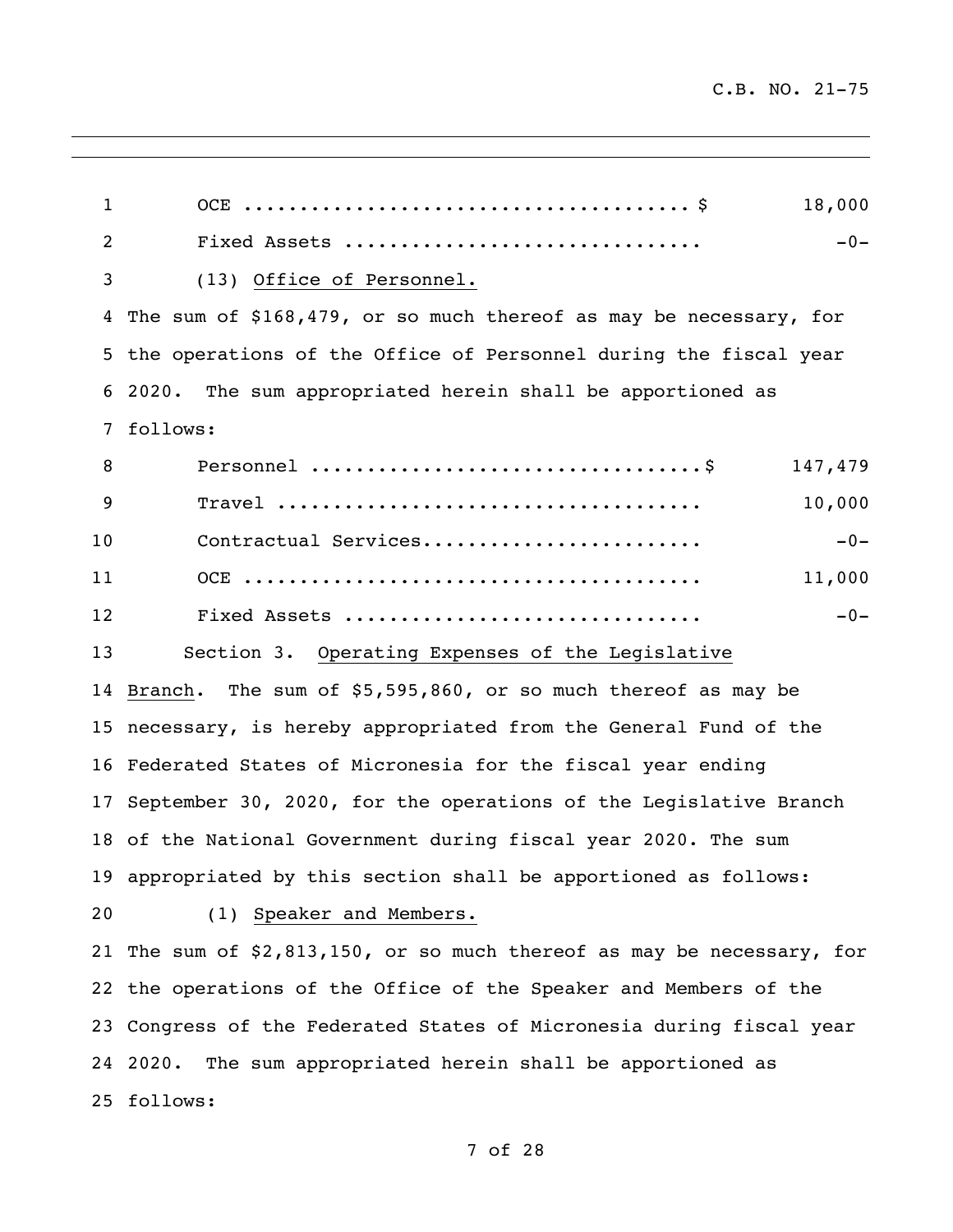Personnel .................................. \$ 438,150 Travel ...................................... 700,000 Contractual Services, of which up to \$100,000 may be used to assist Members and staff with current and prior year medical costs, and up to \$20,000 may be used to pay for 7 outstanding prior year obligations........... 1,675,000 OCE ......................................... -0- Fixed Assets ................................ -0- (2) Staff Offices. The sum of \$2,292,710, or so much thereof as may be necessary, for the operations of the Congress staff offices during fiscal year 2020. The sum appropriated herein shall be apportioned as follows: Personnel .................................. \$ 1,211,710 Travel....................................... 100,000 Contractual Services......................... 562,000 OCE.......................................... 259,000 Fixed Assets................................. 160,000 (3) Congress Delegation Offices. The sum of \$490,000, or so much thereof as may be necessary, for the operations of the Congress delegation offices during the fiscal year 2020. Of the amounts appropriated for contractual services within each Delegation Office, up to a maximum of \$25,000 per Member, at the Delegation Offices' discretion, may be used for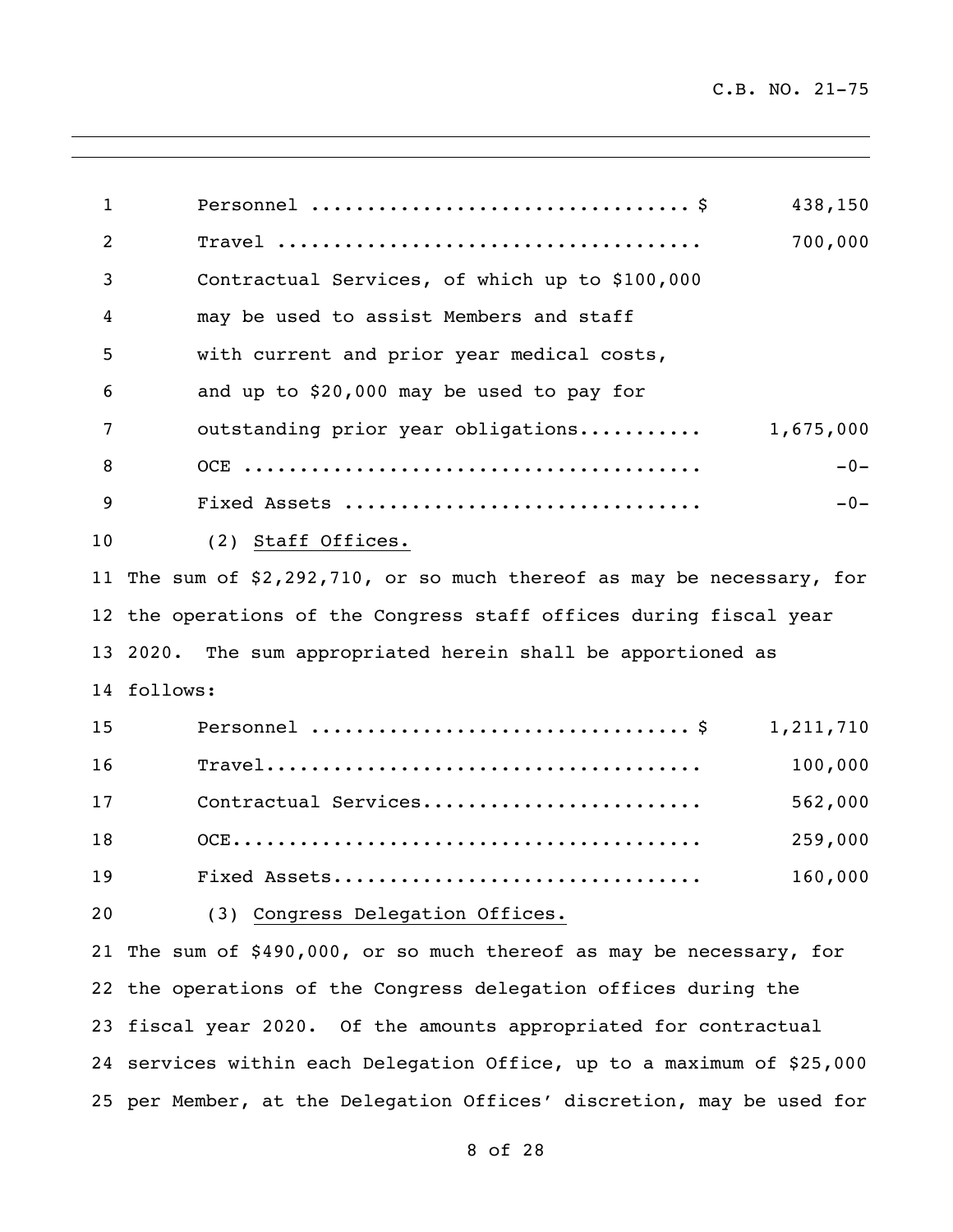$\overline{\phantom{a}}$ 

|    | 1 Representation. The sum appropriated is apportioned as follows:                  |         |
|----|------------------------------------------------------------------------------------|---------|
| 2  | (a) Kosrae Delegation Office                                                       |         |
| 3  | Travel  \$                                                                         | $-0-$   |
| 4  | Contractual Services                                                               | 50,000  |
| 5  | $OCE$                                                                              | 20,000  |
| 6  | Fixed Assets                                                                       | $-0-$   |
| 7  | $\texttt{TOTAL} \dots \dots \dots \dots \dots \dots \dots \dots \dots \dots \dots$ | 70,000  |
| 8  | (b) Pohnpei Delegation Office                                                      |         |
| 9  | $Travel$                                                                           | 10,000  |
| 10 | Contractual Services                                                               | 100,000 |
| 11 | $OCE$                                                                              | 30,000  |
| 12 | Fixed Assets                                                                       | $-0-$   |
| 13 | $\texttt{TOTAL} \dots \dots \dots \dots \dots \dots \dots \dots \dots \dots \dots$ | 140,000 |
| 14 | (c) Chuuk Delegation Office                                                        |         |
| 15 | Travel                                                                             | $-0-$   |
| 16 | Contractual Services                                                               | 160,000 |
| 17 | OCE                                                                                | 40,000  |
| 18 | Fixed Assets                                                                       | 10,000  |
| 19 | $\texttt{TOTAL}\dots\dots\dots\dots\dots\dots\dots\dots\dots\dots\dots$            | 210,000 |
| 20 | (d) Yap Delegation Office                                                          |         |
| 21 | Travel                                                                             | 10,000  |
| 22 | Contractual Services                                                               | 45,000  |
| 23 | $OCE$                                                                              | 10,000  |
| 24 | Fixed Assets                                                                       | 5,000   |
| 25 |                                                                                    | 70,000  |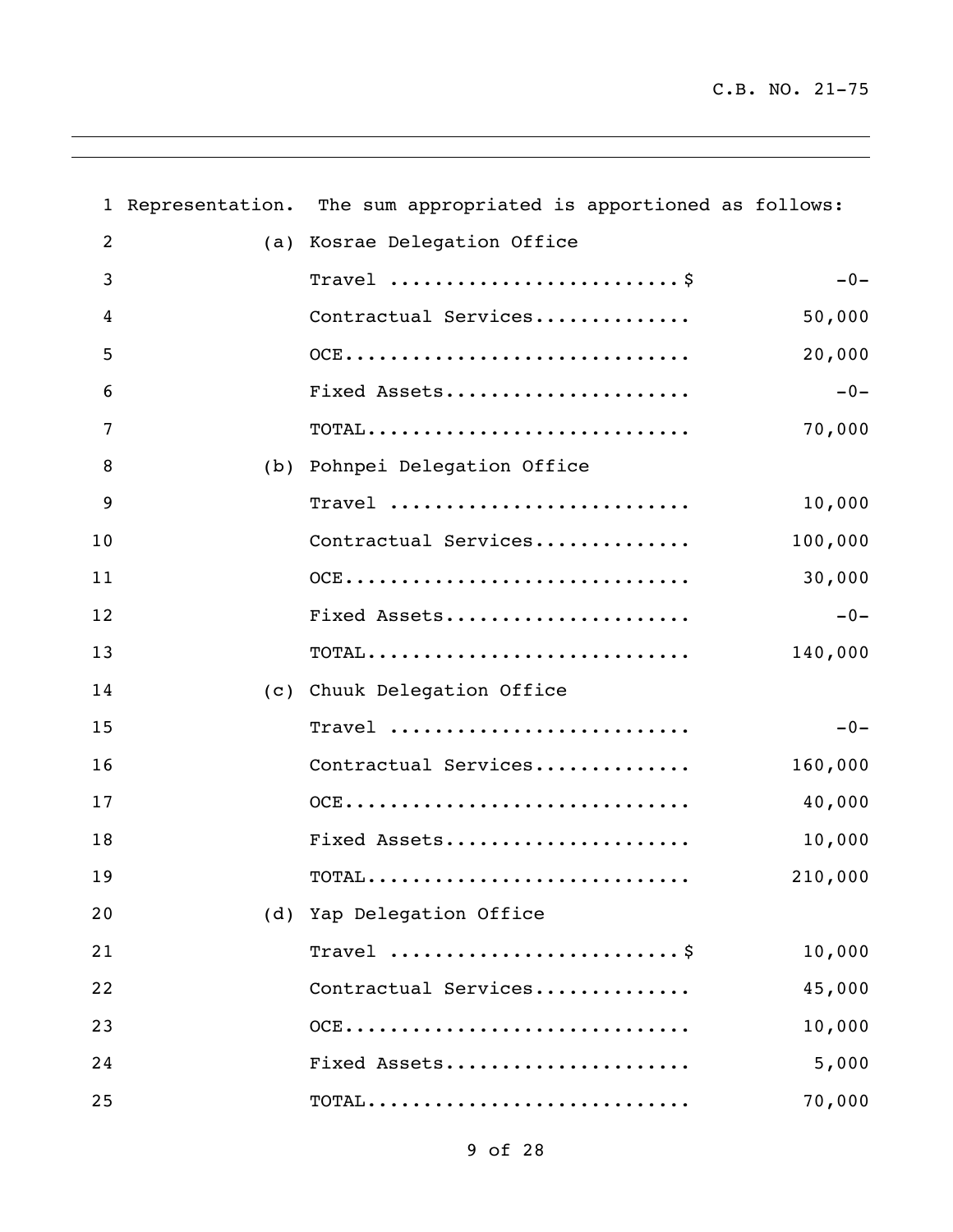$\mathbb{R}^2$ 

 $\overline{a}$ 

| $\mathbf{1}$ | Section 4. Operating Expenses of the National Judicial                                                           |  |  |
|--------------|------------------------------------------------------------------------------------------------------------------|--|--|
| 2            | Branch. The sum of $$1,724,023$ , or so much thereof as may be                                                   |  |  |
| 3            | necessary, is hereby appropriated from the General Fund of the                                                   |  |  |
| 4            | Federated States of Micronesia for the fiscal year ending                                                        |  |  |
| 5            | September 30, 2020, for the operations of the Judicial Branch of                                                 |  |  |
| 6            | the National Government during the fiscal year 2020. The sum                                                     |  |  |
| 7            | appropriated by this section shall be apportioned as follows:                                                    |  |  |
| 8            | 1,026,561                                                                                                        |  |  |
| 9            | 185,974<br>$\texttt{Travel} \dots \dots \dots \dots \dots \dots \dots \dots \dots \dots \dots \dots \dots \dots$ |  |  |
| 10           | Contractual Services<br>213,100                                                                                  |  |  |
| 11           | 155,388                                                                                                          |  |  |
| 12           | 143,000<br>Fixed Assets                                                                                          |  |  |
| 13           | Section 5. Operating Expenses of the National Public                                                             |  |  |
|              | 14 Auditor. The sum of \$895,420, or so much thereof as may be                                                   |  |  |
|              | 15 necessary, is hereby appropriated from the General Fund of the                                                |  |  |
|              | 16 Federated States of Micronesia for the fiscal year ending                                                     |  |  |
|              | 17 September 30, 2020, for the operations of the National Office of                                              |  |  |
|              | 18 the Public Auditor. The sum appropriated by this section shall be                                             |  |  |
|              | 19 apportioned as follows:                                                                                       |  |  |
| 20           | 580,920                                                                                                          |  |  |
| 21           | 139,000                                                                                                          |  |  |
| 22           | 99,000<br>Contractual Services                                                                                   |  |  |
| 23           | 66,500                                                                                                           |  |  |
| 24           | 10,000<br>Fixed Assets                                                                                           |  |  |
| 25           | Section 6. Operating Expenses of Agencies of the                                                                 |  |  |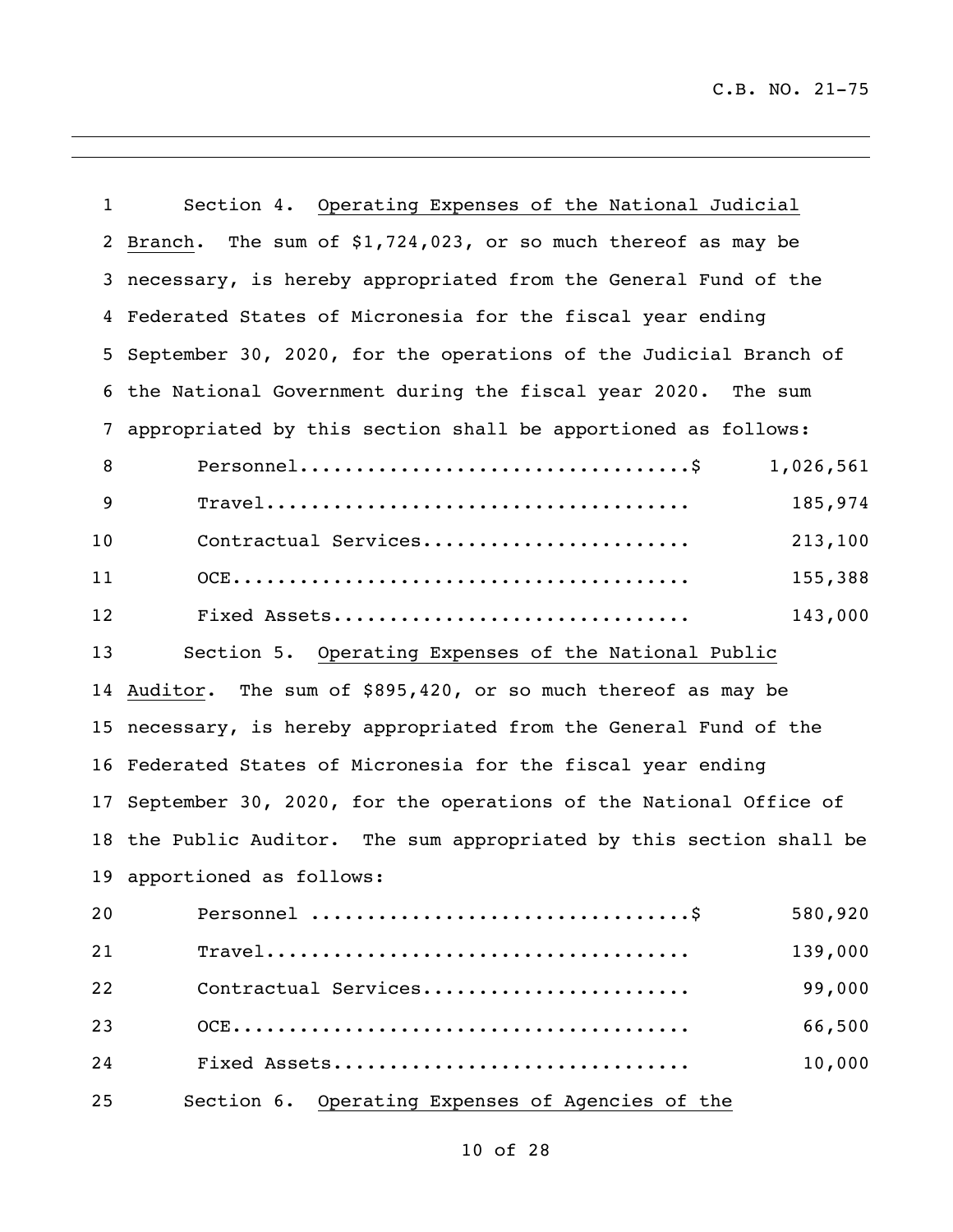$\mathbb{R}^2$ 

 $\overline{\phantom{0}}$ 

|    | 1 National Government. The sum of \$3,067,198, or so much thereof as  |  |  |  |  |
|----|-----------------------------------------------------------------------|--|--|--|--|
|    | 2 may be necessary, is hereby appropriated from the General Fund of   |  |  |  |  |
|    | 3 the Federated States of Micronesia for the fiscal year ending       |  |  |  |  |
| 4  | September 30, 2020, for the operations of the following boards,       |  |  |  |  |
| 5  | commissions and agencies during the fiscal year 2020. The sum         |  |  |  |  |
| 6  | appropriated by this section shall be apportioned as follows:         |  |  |  |  |
| 7  | (1) National Oceanic Resource Management Authority                    |  |  |  |  |
| 8  | $(NORMA)$ .                                                           |  |  |  |  |
|    | 9 The sum of \$1,107,630, or so much thereof as may be necessary, for |  |  |  |  |
|    | 10 the operations of NORMA for the fiscal year 2020. The sum          |  |  |  |  |
|    | 11 appropriated herein shall be apportioned as follows:               |  |  |  |  |
| 12 | 618,705                                                               |  |  |  |  |
| 13 | 247,475                                                               |  |  |  |  |
| 14 | Contractual Services<br>168,150                                       |  |  |  |  |
| 15 | 73,300                                                                |  |  |  |  |
| 16 | $-0-$<br>Fixed Assets                                                 |  |  |  |  |
| 17 | (2) Board of Regents (COM-FSM).                                       |  |  |  |  |
|    | 18 The sum of \$115,000, or so much thereof as may be necessary, for  |  |  |  |  |
|    | 19 the operations of the Board of Regents, COM-FSM during the fiscal  |  |  |  |  |
|    | 20 year 2020. The sum appropriated herein shall be apportioned as     |  |  |  |  |
| 21 | follows:                                                              |  |  |  |  |
| 22 | $-0-$                                                                 |  |  |  |  |
| 23 | $-0-$                                                                 |  |  |  |  |
| 24 | Contractual Services<br>$-0-$                                         |  |  |  |  |
| 25 | \$115,000                                                             |  |  |  |  |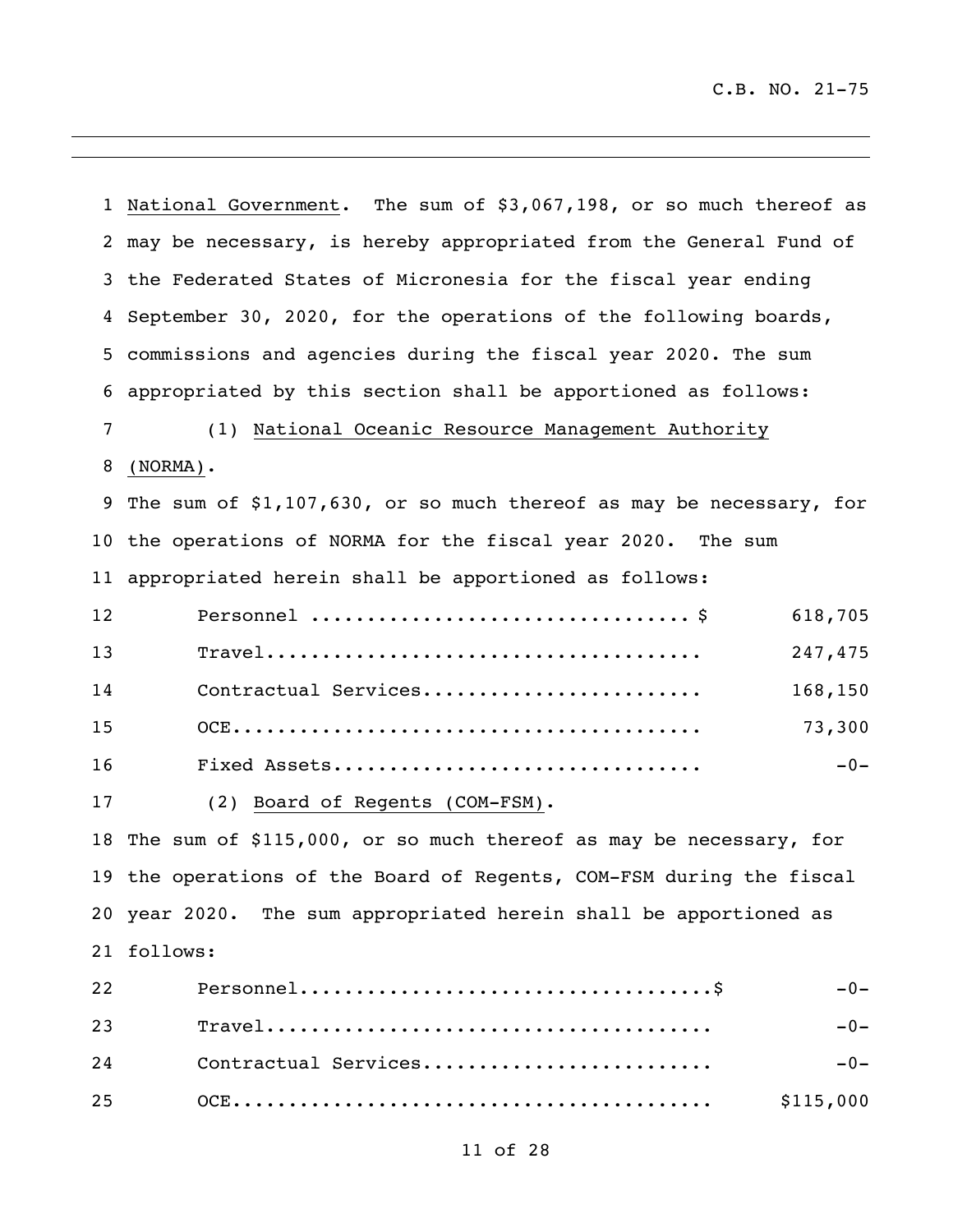| $\mathbf{1}$   | $-0-$                                                                |
|----------------|----------------------------------------------------------------------|
| $\overline{2}$ | (3) FSM Banking Board.                                               |
| 3              | The sum of \$227,119, or so much thereof as may be necessary, for    |
| 4              | the operations of FSM Banking Board during the fiscal year 2020.     |
| 5              | The sum appropriated herein shall be apportioned as follows:         |
| 6              | 93,068                                                               |
| 7              | 84,726                                                               |
| 8              | Contractual Services<br>22,225                                       |
| 9              | 25,100                                                               |
| 10             | Fixed Assets<br>2,000                                                |
| 11             | (4) FSM Insurance Board.                                             |
| 12             | The sum of \$633,270, or so much thereof as may be necessary, for    |
| 13             | the operations of FSM Insurance Board during the fiscal year 2020.   |
| 14             | The sum appropriated herein shall be apportioned as follows:         |
| 15             | 131,531                                                              |
| 16             | 78,920                                                               |
| 17             | Contractual Services<br>347,175                                      |
| 18             | 23,544                                                               |
| 19             | Fixed Assets<br>52,100                                               |
| 20             | (5) FSM Postal Services.                                             |
|                | 21 The sum of \$984,179, or so much thereof as may be necessary, for |
|                | 22 the operations of the National Postal Services during the fiscal  |
|                | 23 year 2020. The sum appropriated herein shall be apportioned as    |
|                | 24 follows:                                                          |
| 25             | 546,818                                                              |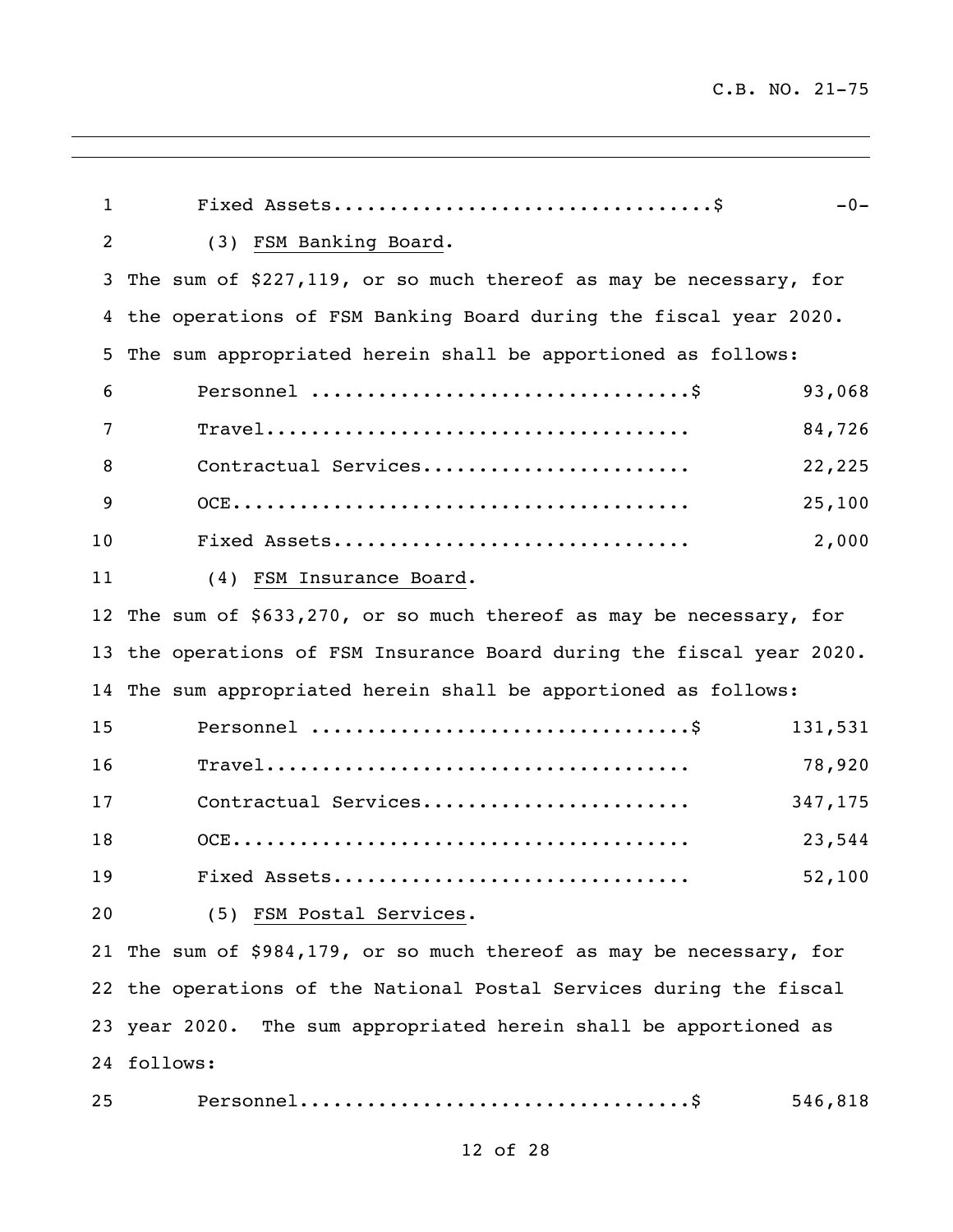| $\mathbf{1}$ | $\texttt{True}1 \dots \dots \dots \dots \dots \dots \dots \dots \dots \dots \dots \dots \dots$<br>74,047       |
|--------------|----------------------------------------------------------------------------------------------------------------|
| 2            | Contractual Services<br>187,119                                                                                |
| 3            | 146,195                                                                                                        |
| 4            | 30,000<br>Fixed Assets                                                                                         |
| 5            | Section 7. Special Programs.                                                                                   |
| 6            | The sum of \$442,173, or so much thereof as may be necessary, is                                               |
|              | 7 hereby appropriated from the General Fund of the Federated States                                            |
|              | 8 of Micronesia for the fiscal year ending September 30, 2020, for                                             |
|              | 9 the following special programs during fiscal year 2020. The sum                                              |
|              | 10 appropriated by this section shall be apportioned as follows:                                               |
| 11           | (1) National Election Commission Office.                                                                       |
|              | 12 The sum of \$442,173, or so much thereof as may be necessary, for                                           |
|              | 13 the operations of National Election Office during the fiscal year                                           |
|              | 14 2020. The sum appropriated herein shall be apportioned as                                                   |
|              | 15 follows:                                                                                                    |
| 16           | 252,040                                                                                                        |
| 17           | $\texttt{True}1 \dots \dots \dots \dots \dots \dots \dots \dots \dots \dots \dots \dots \dots \dots$<br>23,017 |
| 18           | Contractual Services<br>59,153                                                                                 |
| 19           | 82,963                                                                                                         |
| 20           | Fixed Assets<br>25,000                                                                                         |
| 21           | Section 8. Grants, Subsidies and Contributions.                                                                |
| 22           | The sum of \$14,071,639, or so much thereof as may be necessary, is                                            |
| 23           | hereby appropriated from the General Fund of the Federated States                                              |
|              | 24 of Micronesia for the fiscal year ending September 30, 2020, for                                            |

the following grants, subsidies and contributions during fiscal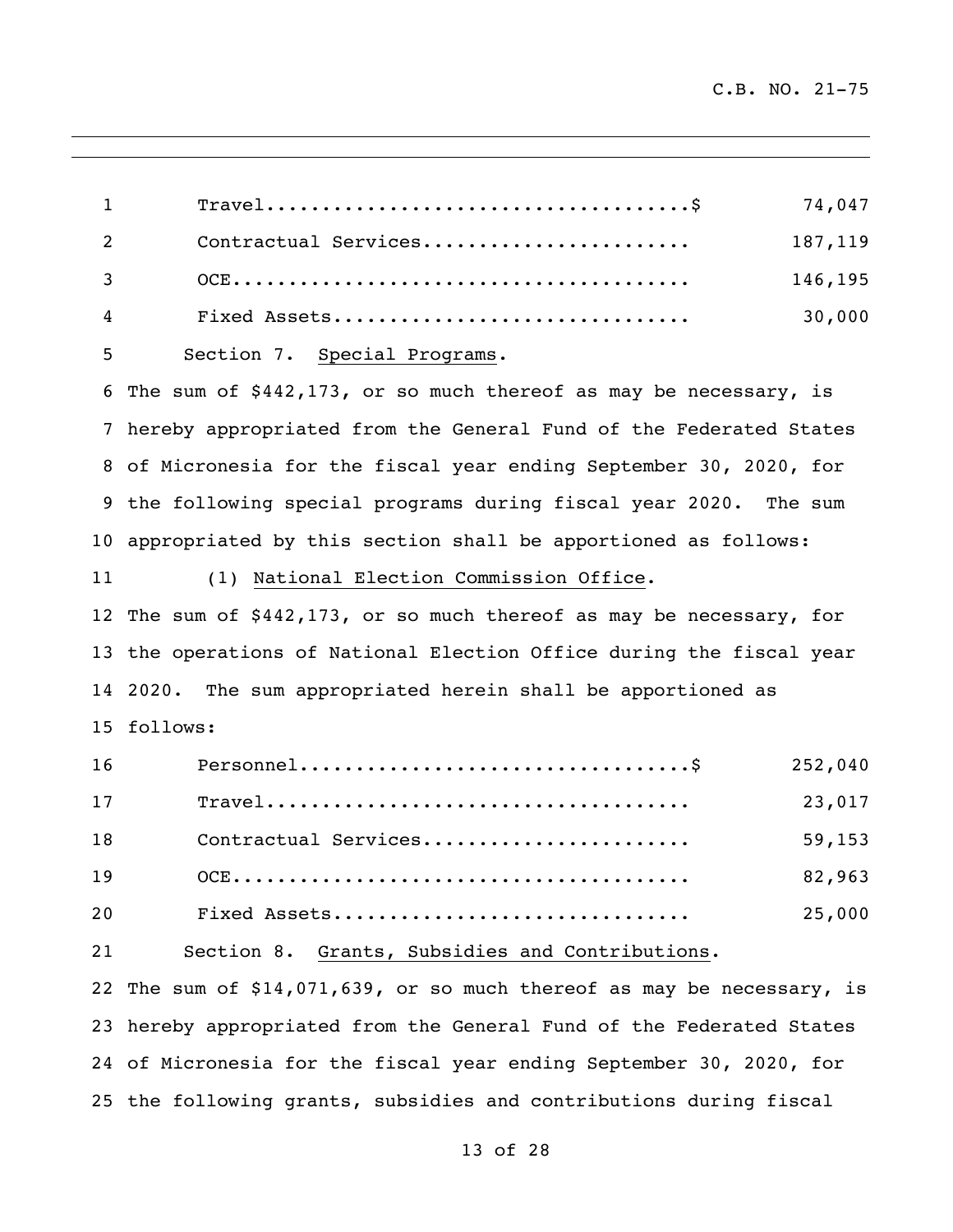$\mathbb{R}^2$ 

 $\overline{\phantom{0}}$ 

|    |                         | 1 year 2020. The sum appropriated by this section shall be                   |         |
|----|-------------------------|------------------------------------------------------------------------------|---------|
| 2  | apportioned as follows: |                                                                              |         |
| 3  |                         | (1) Office of the President.                                                 |         |
| 4  |                         | (a) Asia Pacific Institute for Broadcasting                                  |         |
| 5  |                         | Development (AIBD) $\dots\dots\dots\dots\dots\dots\dots\dots\dots\dots\dots$ | 4,500   |
| 6  |                         | (b) Asia-Pacific Broadcasting Union                                          | 800     |
| 7  |                         | (c) Pacific Island News Association                                          | 350     |
| 8  |                         | (d) Asia Pacific Investment                                                  | 250     |
| 9  |                         | (e) Former Presidents' Allowance                                             | 50,000  |
| 10 |                         | (f) Joint Committee on Compact Review                                        |         |
|    |                         | 11 and Planning (JCRP)                                                       | 800,000 |
| 12 |                         | (2) Department of Foreign Affairs.                                           |         |
| 13 |                         | (a) Pacific Island Forum Secretariat                                         | 57,000  |
| 14 |                         | (b) Secretariat of the Pacific Community.                                    | 65,000  |
| 15 |                         | $(c)$ ESCAP                                                                  | 5,000   |
| 16 |                         | (d) UN Membership Fee                                                        | 50,000  |
| 17 |                         | (e) East-West Center                                                         | 5,000   |
| 18 |                         | (f) ACP Cotonou Membership Fees                                              | 17,000  |
| 19 |                         | (g) SPC Office Rental                                                        | 29,670  |
| 20 | (h)                     | SIS Program                                                                  | 10,000  |
| 21 | (i)                     | IOM Membership Fee                                                           | 600     |
| 22 | (j)                     | SPC Host Grant                                                               | 20,000  |
| 23 | (k)                     | Differential for foreign currency                                            |         |
| 24 |                         | adjustment                                                                   | 1,290   |
| 25 | (1)                     | FSM Day                                                                      | 20,000  |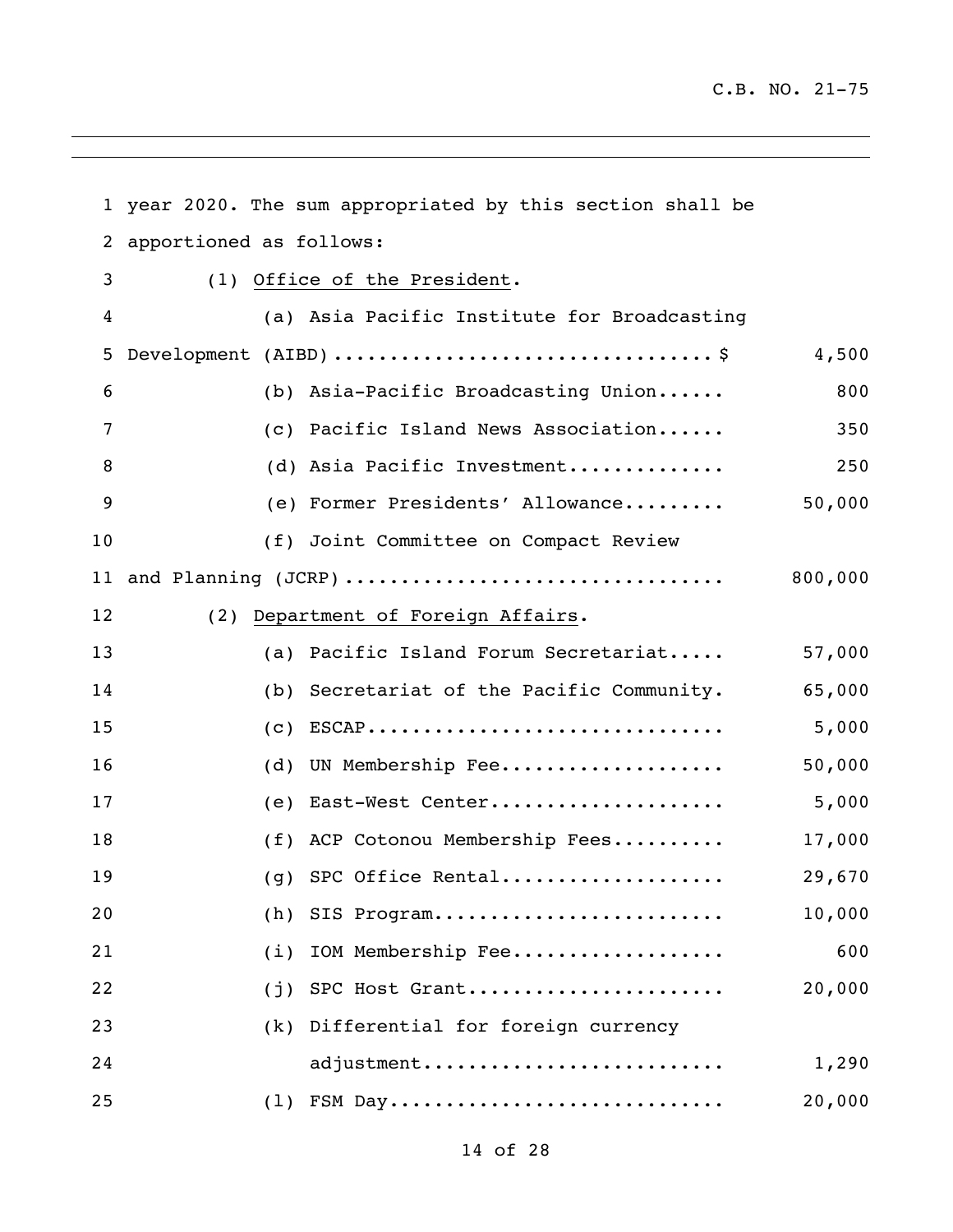$\mathcal{L}^{\text{max}}$  .

| $\mathbf{1}$   | (3) Department of Finance and Administration.    |         |
|----------------|--------------------------------------------------|---------|
| $\overline{2}$ | (a) CTA-OCO Membership Fee\$                     | 14,024  |
| 3              | Maintenance Fee for Financial<br>(b)             |         |
| 4              | Management Information System (FMIS)             | 55,000  |
| 5              | $(c)$ PITTA - CTA                                | 9,000   |
| 6              | (d) ADB, IMF and Budget, Finance                 |         |
| 7              | Policy Consultations                             | 25,000  |
| 8              | (e) Macro Economist Advisor                      | 200,000 |
| 9              | Global Forum Membership Fee<br>(f)               | 26,000  |
| 10             | PFTAC Membership Fee<br>(g)                      | 20,000  |
| 11             | (h) CTA Conference                               | 35,000  |
| 12             | (4) Department of Resources and Development.     |         |
| 13             | (a) Pacific Islands Development                  |         |
| 14             |                                                  | 15,000  |
| 15             | (b) Pacific Asian Travel Association (PATA)      | 6,000   |
| 16             | United Nations Development Program (UNDP)<br>(C) | 30,000  |
| 17             | Food Agriculture Organization (FAO)<br>(d)       | 4,800   |
| 18             | (e) Western Forestry Leadership Coalition.       | 530     |
| 19             | (f) Matching to SPC Projects                     | 60,000  |
| 20             | Micronesian Challenge<br>(g)                     | 10,000  |
| 21             | Micronesian Cruise Association<br>(h)            | 2,500   |
| 22             | South Pacific Tourism Organization<br>(i)        | 8,000   |
| 23             | IRENA<br>(j)                                     | 250     |
| 24             | $(k)$ Micronesia Trade Commission                | 30,000  |
| 25             | (1) Convention on Biological Diversity (CBD)     | 1,000   |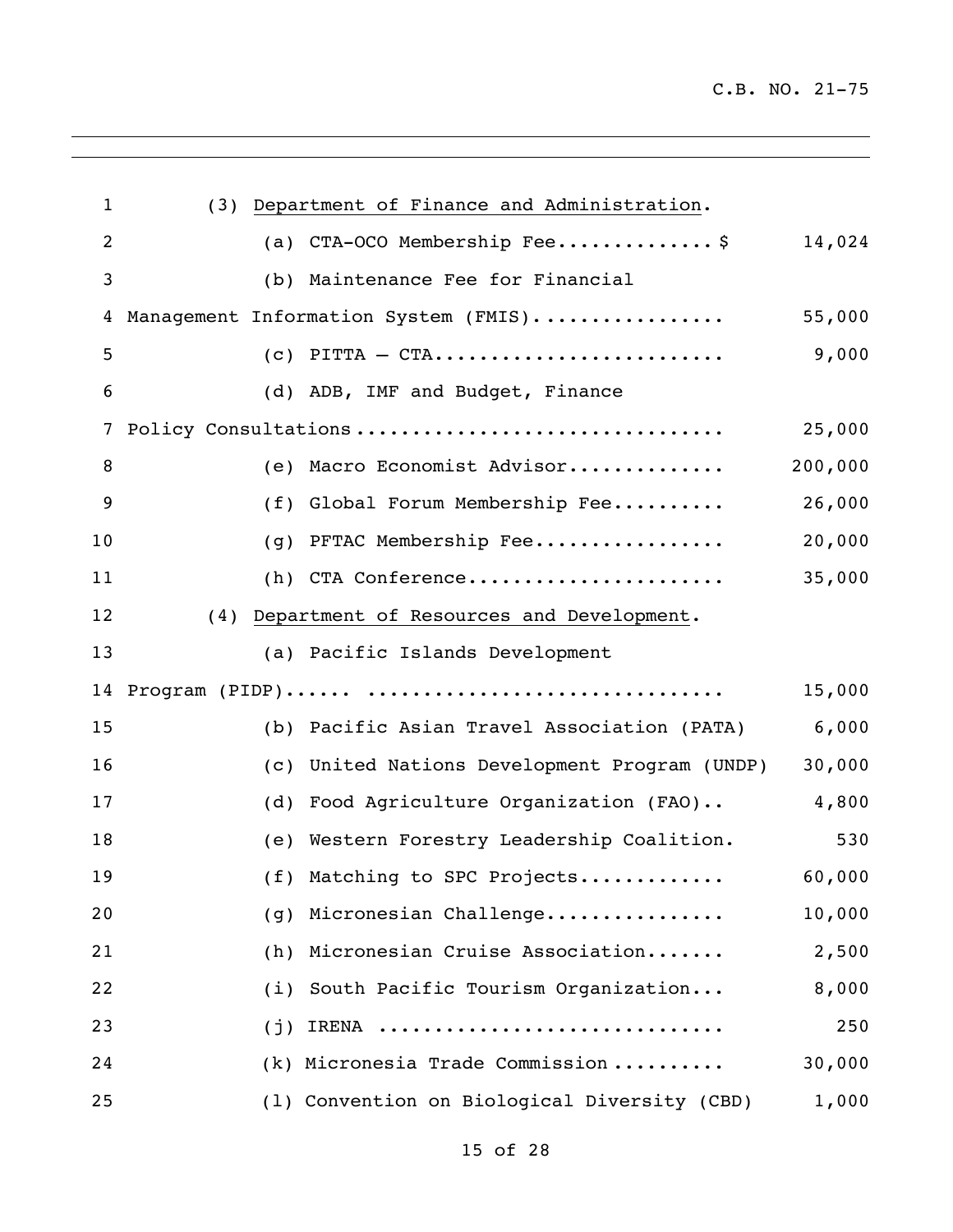$\mathbb{R}^2$ 

 $\overline{a}$ 

| $\mathbf 1$ |     |                                          | 500       |
|-------------|-----|------------------------------------------|-----------|
| 2           |     | $(n)$ UNIDO Membership                   | 1,000     |
| 3           | (5) | Department of Health and Social Affairs. |           |
| 4           |     | (a) UNFPA                                | 3,000     |
| 5           |     | $(b)$ WHO                                | 4,650     |
| 6           |     | $(c)$ PIHOA                              | 20,000    |
| 7           |     | (d) Association of Territorial Health    | 4,000     |
| 8           | (e) | Nursing and Medical Licensing            | 60,000    |
| 9           |     | (f) FSM Red Cross                        | 70,000    |
| 10          |     | (g) UNICEF (Vaccine & TB Drugs)          | 50,000    |
| 11          |     | $(h)$ UN/FSM Women (CEDAW)               | 1,000     |
| 12          |     | (i) Drug Quality Testing Project         | 3,000     |
| 13          |     | (j) National Therapeutics & Standards    |           |
| 14          |     | Committee                                | 37,000    |
| 15          |     | $(k)$ Antimicrobial Resistance $(AMR)$   | 10,000    |
| 16          |     | (1) FSM Youth Summit                     | 50,000    |
| 17          |     | $(m)$ TB & Leprosy - Free Chuuk Project  | 100,000   |
| 18          | (6) | Department of Education.                 |           |
| 19          | (a) | Aid to Non-Public Schools                | 800,000   |
| 20          | (b) | Aid to CMI Students                      | 40,000    |
| 21          | (C) | Aid to PCC Students                      | 100,000   |
| 22          | (d) | National Scholarship                     | 3,000,000 |
| 23          | (e) | National Close-Up                        | 75,000    |
| 24          | (f) | Merit Scholarship                        | 275,000   |
| 25          | (g) | Aid to FSM Students in Japan             | 100,000   |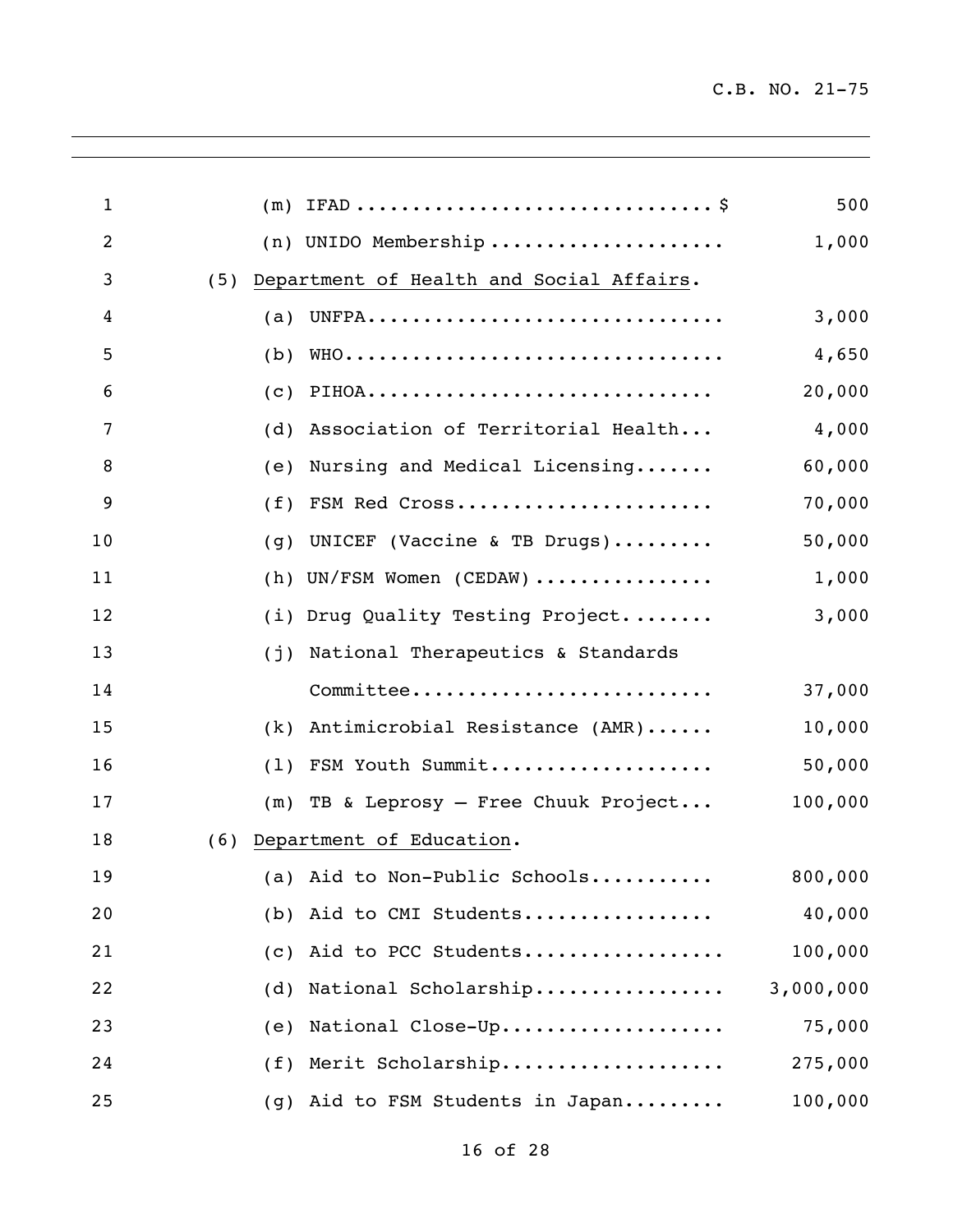$\mathcal{L}^{\text{max}}$  .

 $\overline{a}$ 

| 1  | (h)                 | Caroline College & Pastoral Institute \$         | 75,000    |
|----|---------------------|--------------------------------------------------|-----------|
| 2  |                     | (i) Faithwalk Christian College                  | 75,000    |
| 3  |                     | (j) Aid to FSM Students in China                 | 35,000    |
| 4  |                     | $(k)$ Aid to FSM Students in Fiji                | 35,000    |
| 5  |                     | (7) Department of Transportation, Communications |           |
| 6  | and Infrastructure. |                                                  |           |
| 7  |                     | (a) Asia Pacific Telecommunity                   | 11,000    |
| 8  | (b)                 | International Telecommunication Union            | 20,867    |
| 9  | (C)                 | $ICAO$                                           | 28,050    |
| 10 |                     | (d) FSM Capital Energy                           | 600,000   |
| 11 |                     | (e) Micronesian Shipping Commission              | 25,000    |
| 12 |                     | (f) Fuel and Provisions for Caroline             |           |
| 13 |                     | Voyager and Navigator                            | 1,345,830 |
| 14 |                     | (8) Department of Justice.                       |           |
| 15 |                     | (a) States Joint Law Enforcement: Kosrae.        | 75,000    |
| 16 |                     | (b) States Joint Law Enforcement: Pohnpei        | 200,000   |
| 17 |                     | (c) States Joint Law Enforcement: Chuuk          | 200,000   |
| 18 |                     | (d) States Joint Law Enforcement: Yap            | 75,000    |
| 19 |                     | (e) Police Academy                               | 200,000   |
| 20 |                     | (f) Fuel Subsidy                                 | 200,000   |
| 21 | (g)                 | WIPO                                             | 33,966    |
| 22 | (9)                 | Department of Environment, Climate Change and    |           |
| 23 |                     | Emergency Management                             |           |
| 24 |                     | (a) UNEP                                         | 835       |
| 25 |                     | $(b)$ UNFCCC                                     | 325       |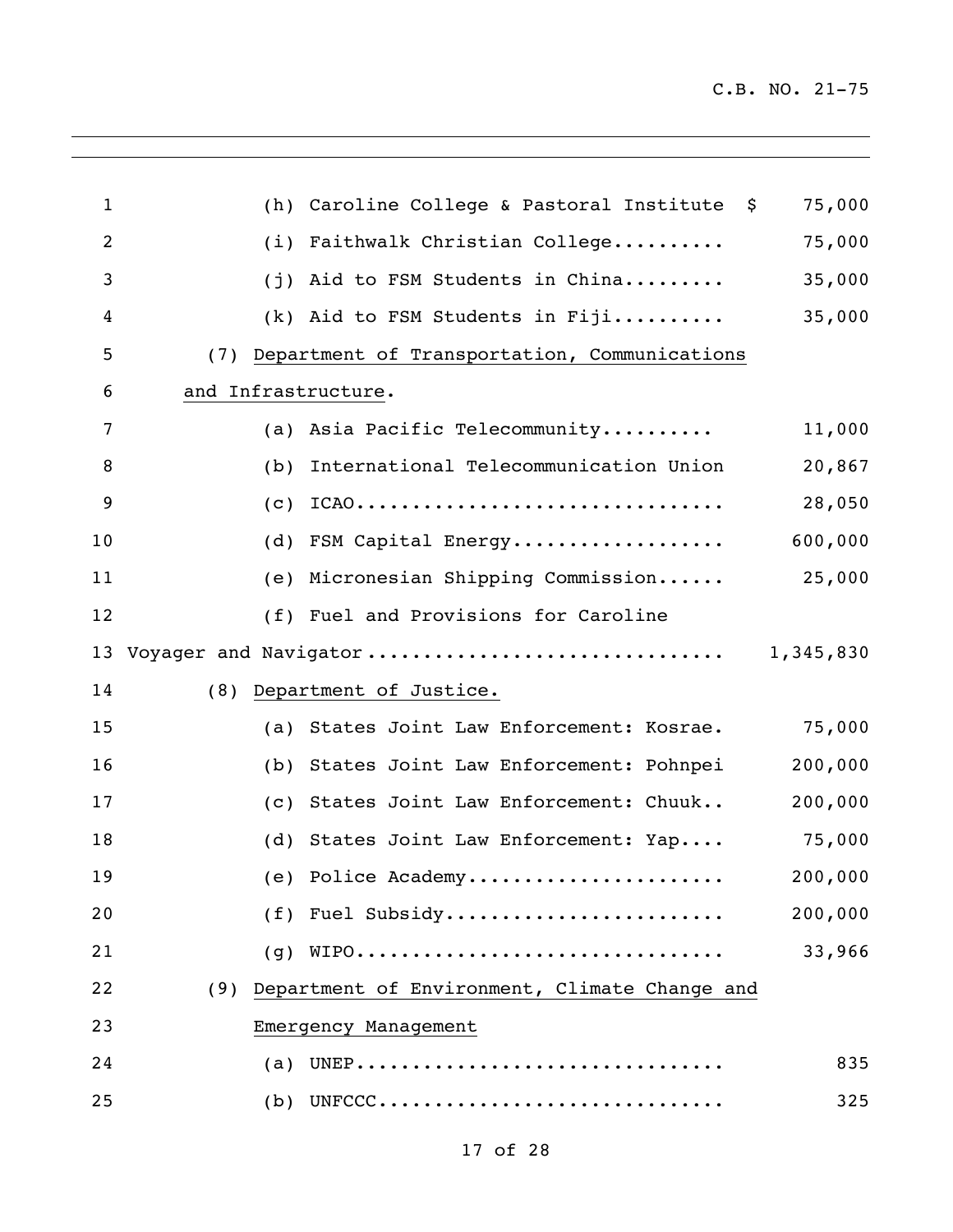$\mathbb{R}^2$ 

 $\overline{a}$ 

| $\mathbf{1}$   | (C) |                                                                                | 195    |
|----------------|-----|--------------------------------------------------------------------------------|--------|
| $\overline{2}$ | (d) | SPREP Membership                                                               | 10,768 |
| 3              | (e) | Waigani Convention                                                             | 1,190  |
| 4              | (f) | SPREP-Noumea Convention                                                        | 1,764  |
| 5              | (g) | Earth Day Activities                                                           | 15,000 |
| 6              | (h) | 7th Bi-Annual Environment Conference                                           | 20,000 |
| $\overline{7}$ | (i) | Basel Convention                                                               | 197    |
| 8              | (j) | Kyoto Protocol                                                                 | 484    |
| 9              | (k) | WMO Membership                                                                 | 15,000 |
| 10             |     | (10) Office of National Archives, Culture and                                  |        |
| 11             |     | Historic Preservation                                                          |        |
| 12             | (a) | UNESCO                                                                         | 4,000  |
| 13             | (b) | $NCSHPO \ldots \ldots \ldots \ldots \ldots \ldots \ldots \ldots \ldots \ldots$ | 2,760  |
| 14             | (c) | PARBICA                                                                        | 100    |
| 15             | (d) | PIALA                                                                          | 100    |
| 16             | (e) | WHC                                                                            | 54     |
| 17             | (f) | Library Fee                                                                    | 50     |
| 18             |     | (11) Office of the National Public Auditor                                     |        |
| 19             |     | (a) APIPA - Staff Development and                                              |        |
|                |     |                                                                                | 1,750  |
| 21             |     | (b) PASAI - Staff Development and                                              |        |
|                |     |                                                                                | 15,000 |
| 23             |     | (c) 2020 Conference - Staff Development and                                    |        |
|                |     |                                                                                | 29,000 |
| 25             |     | (12) Congress of the Federated States of Micronesia                            |        |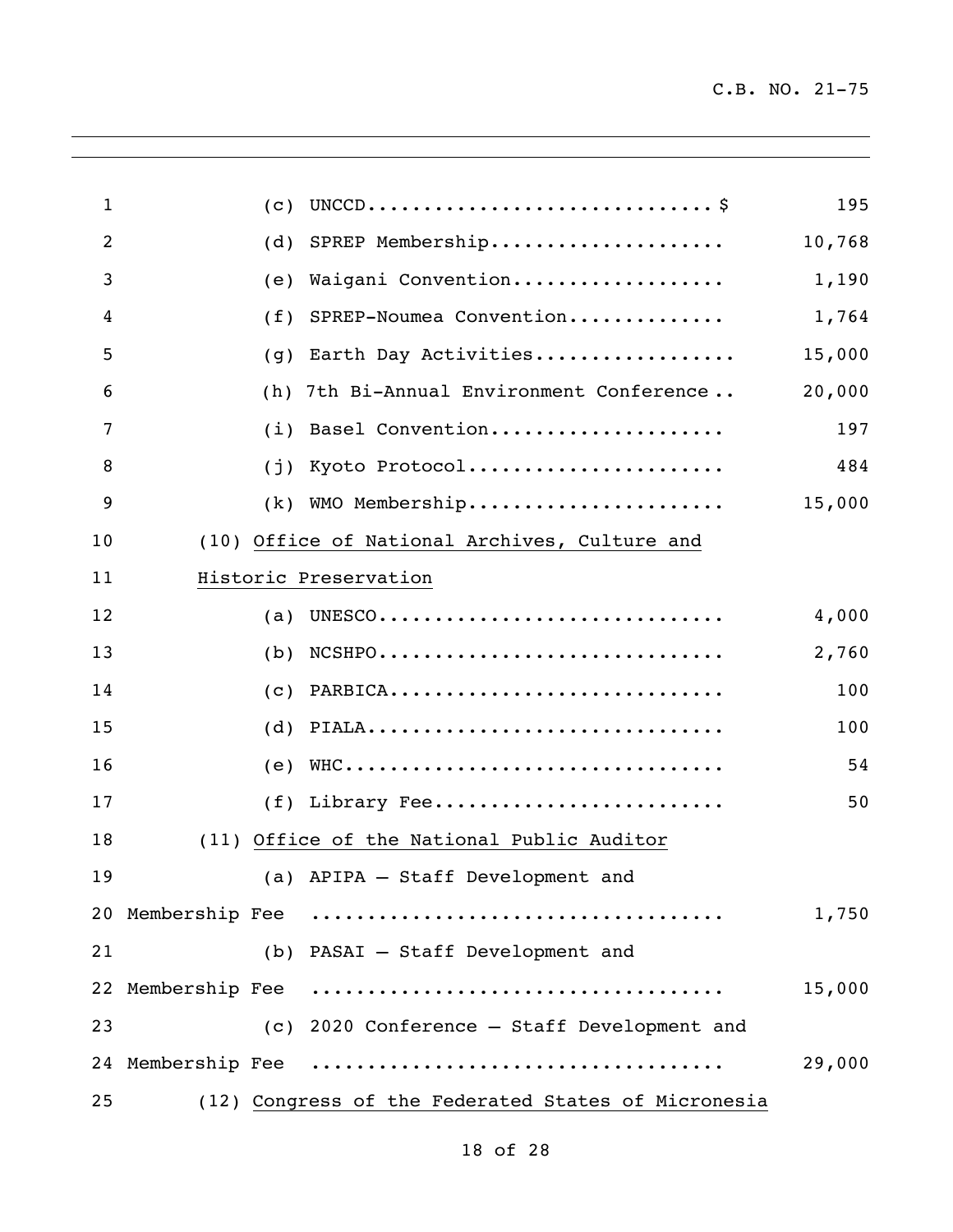$\mathbb{R}^2$ 

| $\mathbf{1}$   | (a) | IPU Conferences\$                               | 100,000   |
|----------------|-----|-------------------------------------------------|-----------|
| $\overline{2}$ | (b) | Climate Change Conferences                      | 50,000    |
| 3              | (c) | ACP                                             | 30,000    |
| 4              | (d) | APPF                                            | 50,000    |
| 5              | (e) | Staff Upgrade                                   | 25,000    |
| 6              | (f) | World Bank-IMF Annual Meeting                   | 50,000    |
| $\overline{7}$ | (g) | MRA Conference in Japan                         | 30,000    |
| 8              | (h) | Fisheries Meetings                              | 30,000    |
| 9              | (i) | IPU Annual Dues                                 | 12,500    |
| 10             | (j) | COFA Alliance National Network (CANN).          | 25,000    |
| 11             | (k) | Travel to Investment Advisor (Wilshire)         | 70,000    |
| 12             | (1) | Compact Historical Project                      | 25,000    |
| 13             | (m) | National Olympic Committee - Olympic            |           |
| 14             |     | Qualifiers and Assistance for Jennifer Chieng   | 70,000    |
| 15             |     | (13) Other Grants, Subsidies and Contributions. |           |
| 16             | (a) | COM Board Meeting                               | 5,000     |
| 17             | (b) | COM-FSM Treaty Obligation                       | 25,000    |
| 18             |     | (c) FSM Social Security Administration          | 1,000,000 |
| 19             |     | (d) State Judiciaries: Kosrae                   | 40,000    |
| 20             |     | (e) State Judiciaries: Pohnpei                  | 60,000    |
| 21             |     | (f) State Judiciaries: Chuuk                    | 110,000   |
| 22             | (g) | State Judiciaries: Yap                          | 40,000    |
| 23             | (h) | National Law Day                                | 50,000    |
| 24             |     | (i) Micronesian Legal Services                  |           |
| 25             |     | Corporation (MLSC)                              | 250,000   |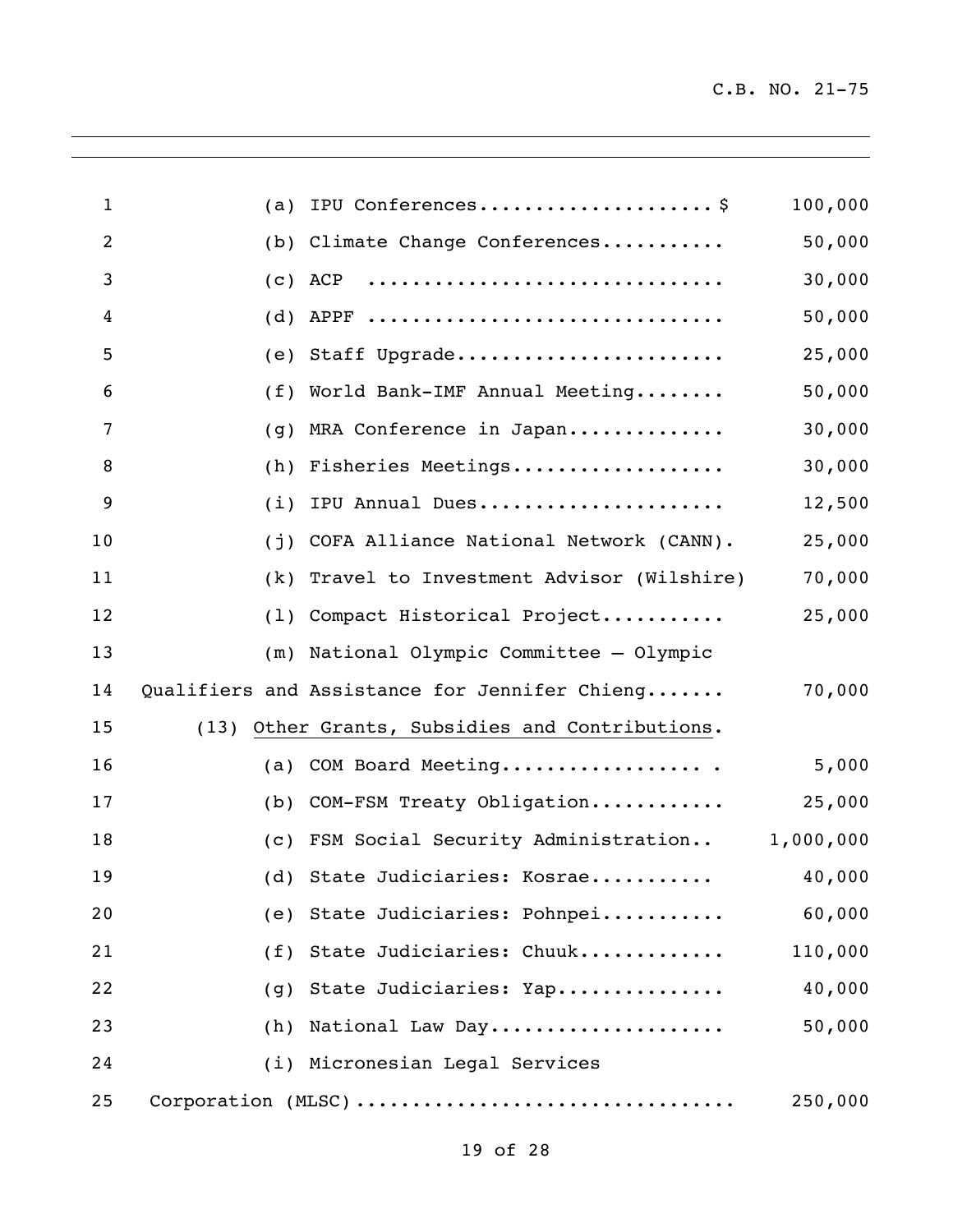| $\mathbf{1}$   | NOMRA - Forum Fisheries Agency (FFA)<br>62,638<br>\$<br>(i)           |  |  |  |  |  |
|----------------|-----------------------------------------------------------------------|--|--|--|--|--|
| $\overline{c}$ | NORMA - WCPFC Tuna Commission Fee<br>257,284<br>(k)                   |  |  |  |  |  |
| 3              | Independence Day Activities<br>50,000<br>(1)                          |  |  |  |  |  |
| 4              | (m) MLFC Loan Payment<br>260,000                                      |  |  |  |  |  |
| 5              | (n) Single Audit Fee (FY 2019)<br>460,000                             |  |  |  |  |  |
| 6              | (o) Staff Housing<br>660,000                                          |  |  |  |  |  |
| 7              | 223,218<br>(p) Recruitment and Repatriation                           |  |  |  |  |  |
| 8              | (q) Legal and Advocacy Services in                                    |  |  |  |  |  |
| 9              | 105,000<br>Washington D.C. (A&P)                                      |  |  |  |  |  |
| 10             | Section 9. Capital and Human Resources Development.                   |  |  |  |  |  |
| 11             | The sum of \$11,916,423, or so much thereof as may be necessary, is   |  |  |  |  |  |
|                | 12 hereby appropriated from the General Fund of the Federated States  |  |  |  |  |  |
|                | 13 of Micronesia for the fiscal year ending September 30, 2020, for   |  |  |  |  |  |
|                | 14 the following capital improvements, development programs, and      |  |  |  |  |  |
|                | 15 projects and human resources development. Of the total amount of   |  |  |  |  |  |
| 16             | funds appropriated herein, \$1,246,022 shall be deemed to come from   |  |  |  |  |  |
| 17             | funds available under the Supplemental Education Grant and            |  |  |  |  |  |
|                | 18 \$1,000,000 shall be deemed to come from funds available under the |  |  |  |  |  |
| 19             | Compact Sector Grants. The sum appropriated by this section shall     |  |  |  |  |  |
|                | 20 be apportioned as follows:                                         |  |  |  |  |  |
| 21             | (1) College of Micronesia - FSM.                                      |  |  |  |  |  |

| 22  |                 |     | (a) College of Micronesia— $\text{FSM}\ldots$ . \$4,050,000 |         |
|-----|-----------------|-----|-------------------------------------------------------------|---------|
| 23  |                 | (b) | FSM Fisheries and Maritime                                  |         |
| 24  | Institute (FMI) |     |                                                             | 875,611 |
| -25 |                 |     | (c) College of Micronesia-FSM                               |         |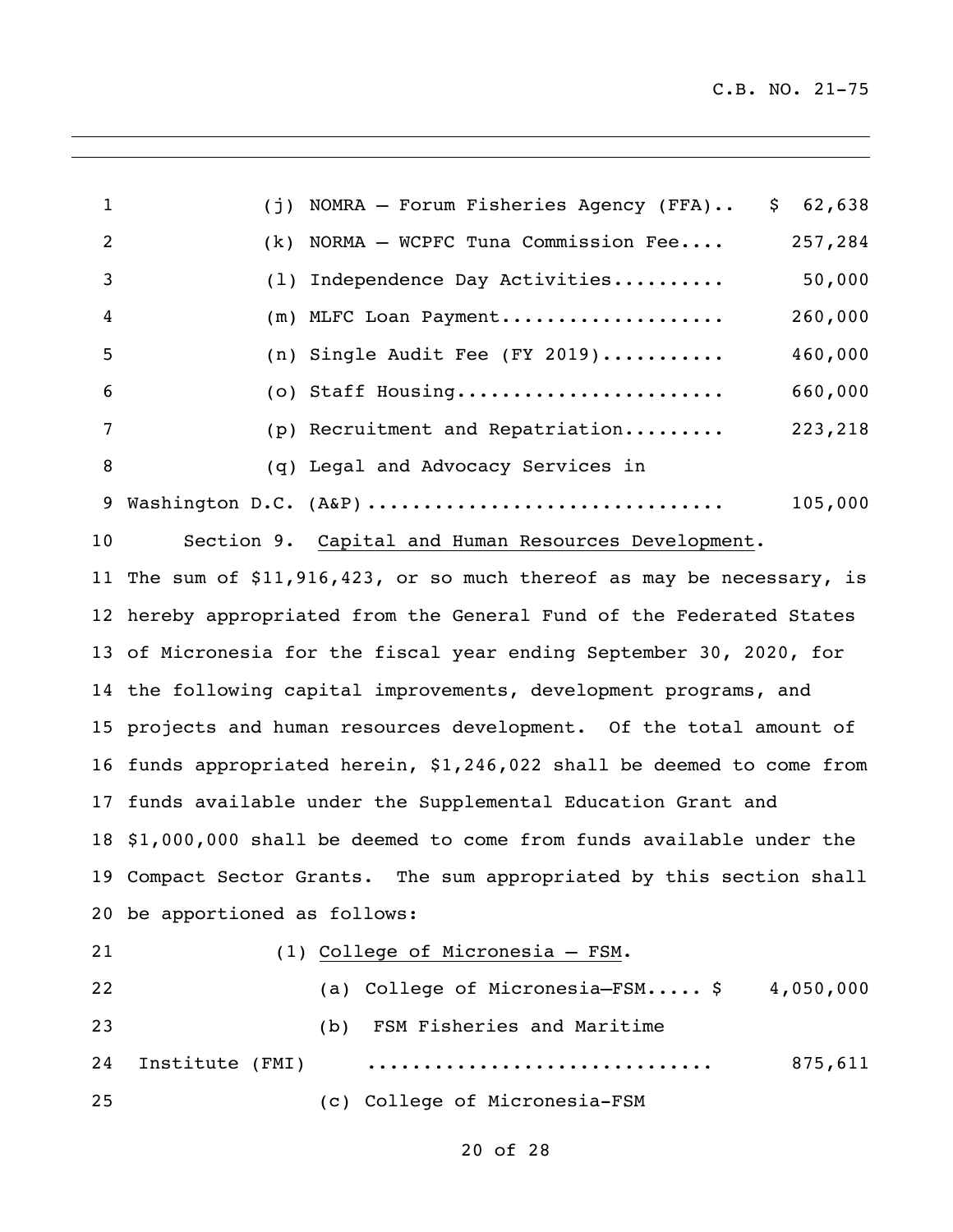SEG Funding ........................................\$ 689,948 (d) COM-FSM Endowment Fund........ 300,000 (2) Department of Finance and Administration (a) FSM Warehouse Lease and Maintenance 40,000 (b) PCD Awareness and Training..... 15,000 (3) Department of Resources and Development (a) R&D SNLC........................ -0- (b) Enhancing Tourism: Kosrae – .... 250,000 (c) Enhancing Tourism: Pohnpei - ... 500,000 (d) Enhancing Tourism: Chuuk – to be apportioned as follows: .............................. 500,000 (1) Chuuk Visitor's Bureau ............. 150,000 (2) Environmental Protection Agency – Solid Waste Program ......................... 150,000 (3) Department of Agriculture – 17 Forestry & Conservation........................ 100,000 (4) Fisheries............ 100,000 (e) Enhancing Tourism: Yap – PROVIDED THAT, no funds shall be used for travel expenses and no funds shall be expended until there is an Official Tourism Plan in place ..................................... 250,000 (4) Department of Transportation, Communications and Infrastructure (a) Operation and Dry-Docking of Caroline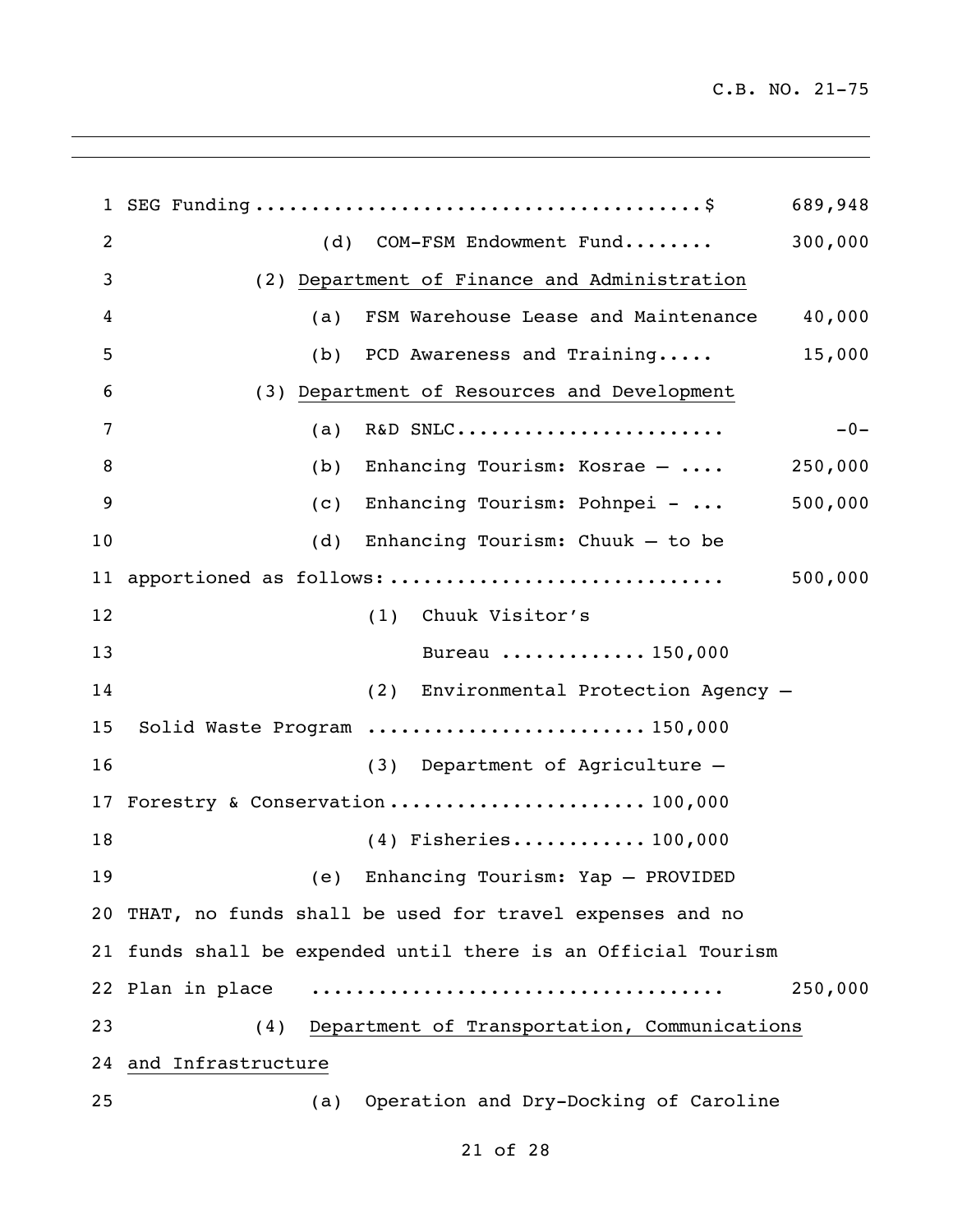Voyager and Navigator ................................\$ 1,500,000 2 (b) FSM National Government Computer Network ..................................... 277,420 (5) Department of Justice (a) Anti-Human Trafficking Enforcement, Campaign, and Investigation ........................... 125,000 (b) Victim Shelter and Services..... 100,000 (c) Boat Maintenance................ 125,000 (6) Department of Environment, Climate Change and Emergency Management (a) National & State Table Top Exercise 30,000 (b) Outer Island Trip Assessment – Climate Change & Disaster Risk Management ............ 80,000 (c) National Joint Platform for Environment & Risk Resilience .................................... 20,000 (d) International Day for Disaster Reduction ..................................... 12,000 (e) Training & Maintenance for Radio Communications ..................................... 14,000 (f) Fostering Sustainable Solid Waste Management Systems in FSM ............................ 165,000 22 (7) National Election Commission Office (a) Voter ID Card and New Voter Registration Project ................................ -0- 25 (8) Department of Health and Social Affairs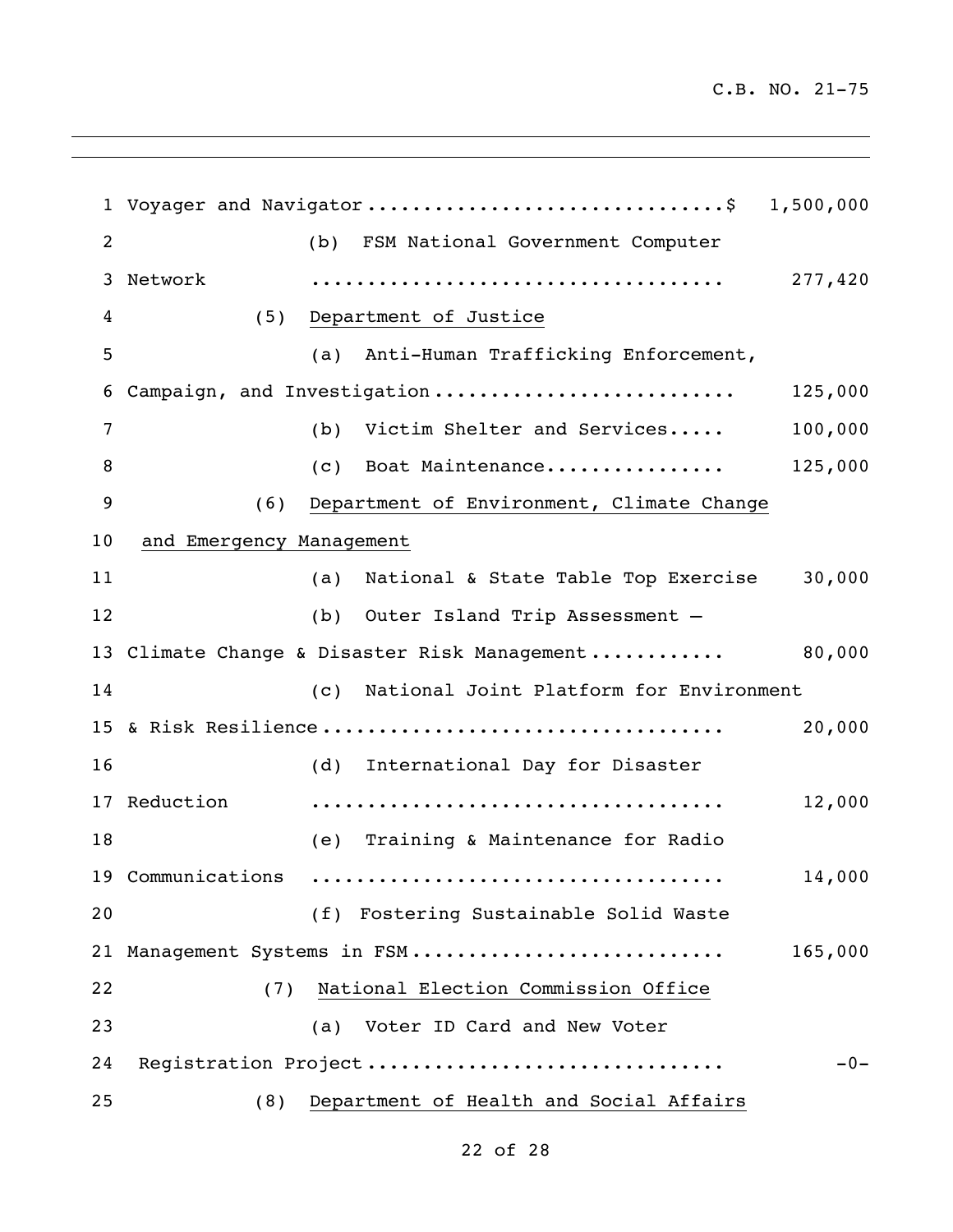$\mathbb{R}^2$ 

| $\mathbf{1}$   |                 | (a)   | MOE-BHWP Med\$                                                   | 22,200  |
|----------------|-----------------|-------|------------------------------------------------------------------|---------|
| $\overline{2}$ |                 | (b)   | Electronic Record System                                         | 50,000  |
| 3              |                 | (c)   | Rheumatic Heart Program                                          | 120,000 |
| 4              |                 | (d)   | Medical Specialist Team                                          | 195,000 |
| 5              |                 | (e)   | National Women Council                                           | 50,000  |
| 6              |                 | (f)   | Vector Surveillance & Control Program                            | 50,000  |
| 7              | (10)            |       | Department of Education                                          |         |
| 8              |                 | (a)   | NDOE Year 3 Project (SEG) 556,074                                |         |
| 9              |                 | (b)   | School Accreditation                                             | 250,000 |
| 10             |                 | (c)   | Teacher Certification Project                                    | 168,000 |
| 11             |                 | (d)   | Literacy Intervention for FSM Leaders                            |         |
|                |                 |       |                                                                  | 181,170 |
| 13             |                 |       | (e) Development of Science Student Learning                      |         |
| 14             | Outcomes (SLOs) |       |                                                                  | 250,000 |
| 15             | (11)            | NORMA |                                                                  |         |
| 16             |                 | (a)   | Commemoration of World Tuna Day 2020 25,000                      |         |
| 17             |                 | (b)   | FFC Meetings                                                     | 80,000  |
| 18             | (12)            |       | Other Capital and Human Resources Development                    |         |
| 19             |                 |       | (a) Capital Improvement Projects                                 | $-0-$   |
| 20             |                 |       | Section 10. Employment Ceilings. The maximum number of           |         |
| 21             |                 |       | positions for each branch and agency of the National Government  |         |
| 22             |                 |       | of the Federated States of Micronesia for fiscal year 2020 shall |         |
| 23             | be as follows:  |       |                                                                  |         |
| 24             |                 |       | (1) Executive Branch                                             | 565     |
| 25             |                 |       | (2) Legislative Branch                                           | 67      |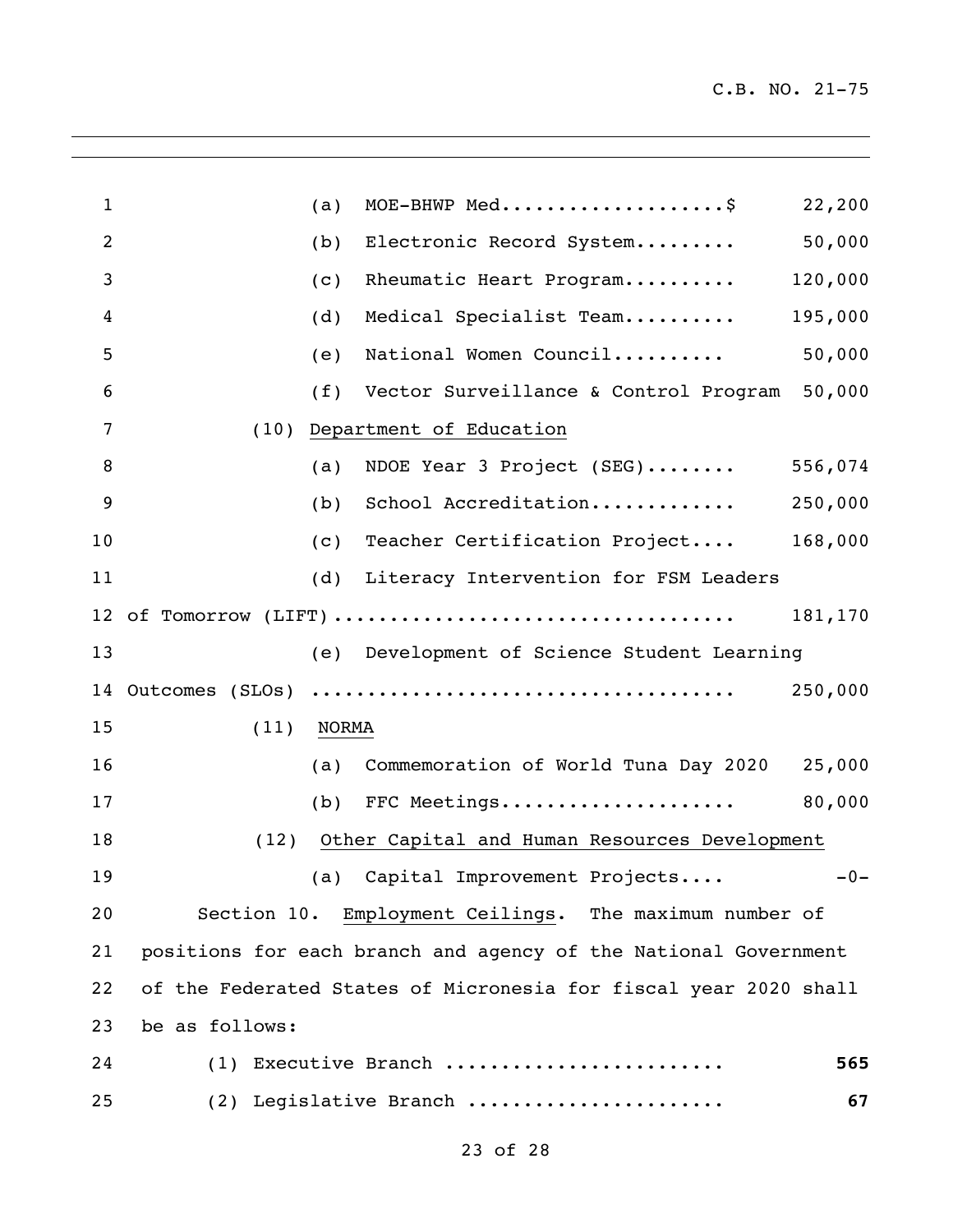$\mathbb{R}^2$ 

 $\overline{a}$ 

| $\mathbf{1}$ | Judicial Branch \$<br>41<br>(3)                                       |
|--------------|-----------------------------------------------------------------------|
| 2            | Public Auditor<br>23<br>(4)                                           |
| 3            | (5) Agencies:                                                         |
| 4            | (a) National Oceanic Resource                                         |
| 5            | Management Authority<br>31                                            |
| 6            | (b) FSM Banking Board<br>4                                            |
| 7            | 5<br>(c) FSM Insurance Board                                          |
| 8            | (d) National Postal Services<br>40                                    |
| 9            | Special Programs:<br>(6)                                              |
| 10           | (a) National Election Commission                                      |
| 11           | 13                                                                    |
| 12           | Section 11. Reprogramming. Reprogramming of funds into or             |
| 13           | from the personnel budget line item shall not be permitted.<br>The    |
|              | 14 President, Speaker, Chief Justice and Public Auditor may reprogram |
|              | 15 up to 10% percent to or from the funds appropriated in sections 2  |
| 16           | (Operating Expenses of the Executive Branch), 3 (Operating            |
| 17           | Expenses of the Legislative Branch), 4 (Operating Expenses of the     |
| 18           | National Judicial Branch), and 5 (Operating Expenses of the           |
|              | 19 National Public Auditor). Reprogramming of funds within a          |
|              | 20 department, office or agency shall be effected by the head of such |
|              | 21 department, office or agency by specifying in writing to the       |
|              | 22 Secretary of the Department of Finance and Administration of the   |
|              | 23 FSM National Government, the accounts for which funding is either  |
|              | 24 increased or decreased. Reprogramming other than as specified      |
|              | 25 herein is not permitted, and more specifically, reprogramming into |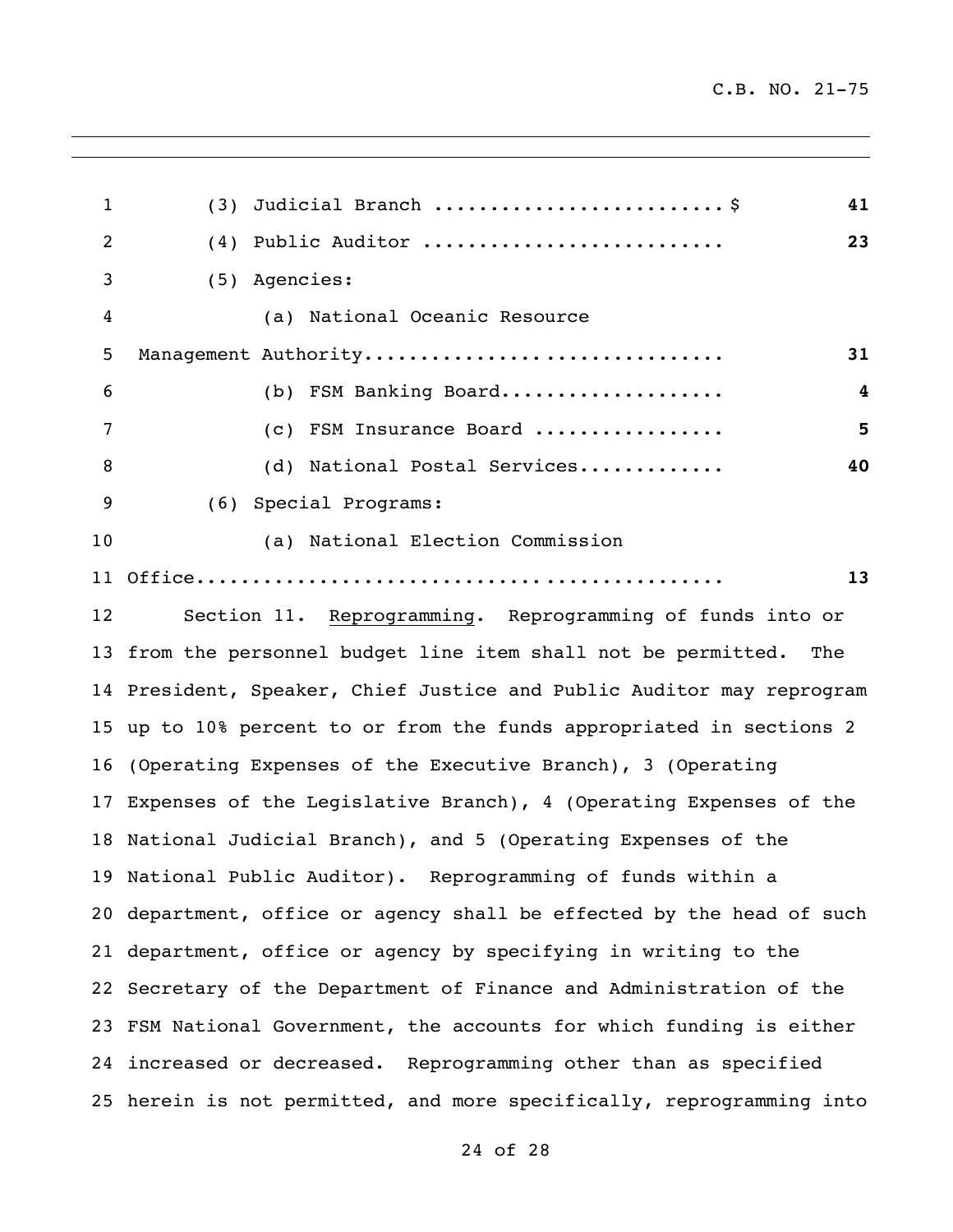or out of any line item contained in section 8 (Grants, Subsidies and Contributions) or section 9 (Capital and Human Resources Development) is not permitted. The President shall report to Congress within one month of the last day of each financial quarter all amounts reprogrammed inter or intra a department, office or agency. Section 12. Allotment and Management of Funds and Lapse Dates. (1) General provisions. (a) All funds appropriated by this act shall be allotted, managed, administered and accounted for in accordance with applicable law, including, but not limited to, the Financial Management Act of 1979. (b) The allottees shall be responsible for ensuring that these funds, or so much thereof as may be necessary, are used solely for the purposes specified in this act, and that no obligations are incurred in excess of the sums appropriated. (2) Allottees. The allottees of the funds appropriated by this act are as follows: (a) Section 2 - the allottee of these funds shall be the President of the Federated States of Micronesia; (b) Section 3 - the allottee of these funds shall be the Speaker of the Congress of the Federated States of Micronesia; (c) Section 4 – the allottee of these funds shall be

the Chief Justice of the Supreme Court of the Federated States of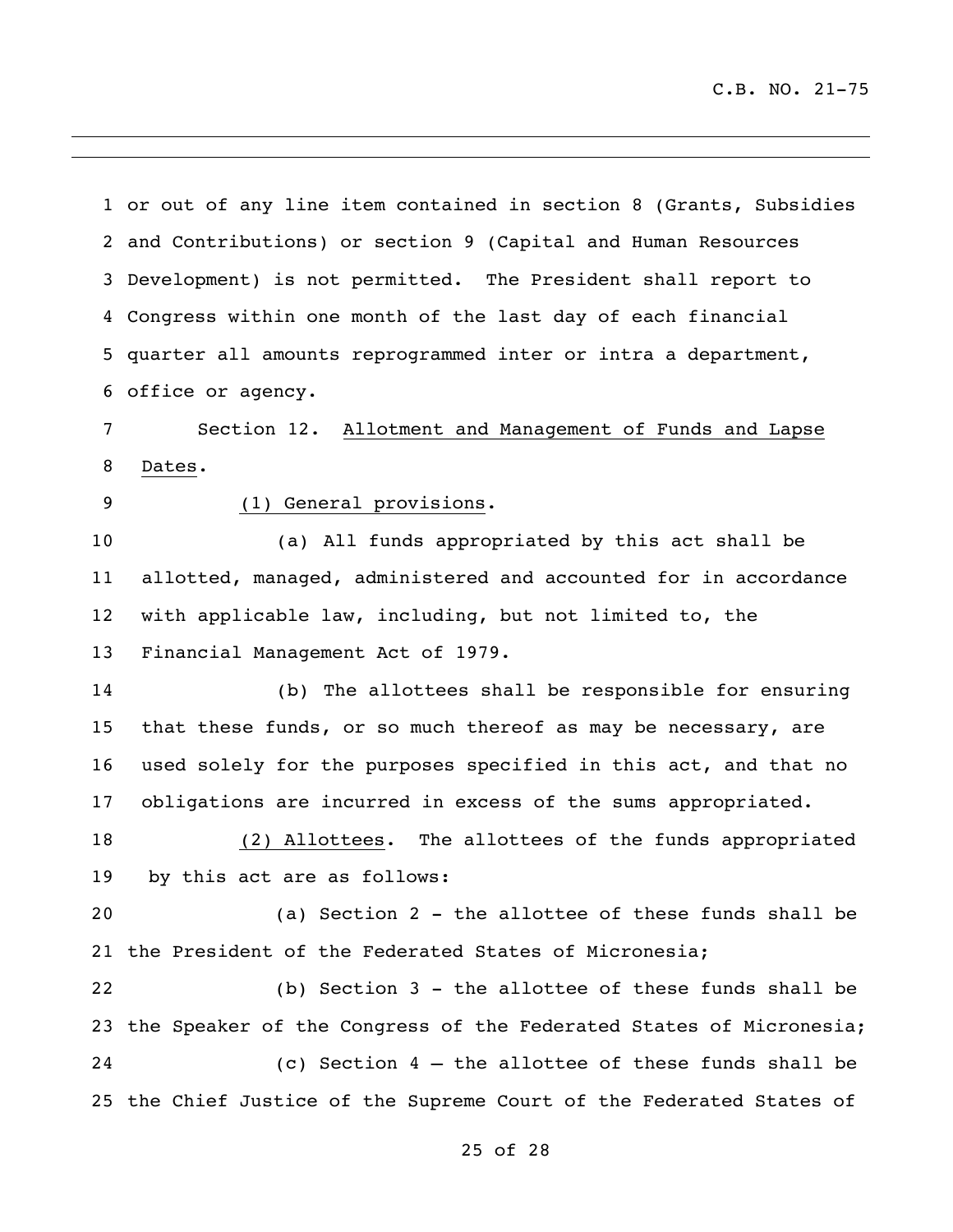Micronesia; (d) Section 5 – the allottee of these funds shall be the Public Auditor of the Federated States of Micronesia; (e) Sections 6 through 9 - the allottee of these funds shall be the President of the Federated States of Micronesia; PROVIDED, HOWEVER, that for the following subsections of sections 8 through 9 of this act: 8 (i) Sections  $8(1)(f)$  and  $8(13)(q)$  – the allottee of these funds shall be the Chair of the Joint Committee on Compact Review and Planning; (ii) Section 8(8)(a) – the allottee of these funds shall be the Governor of the state of Kosrae; (iii) Section 8(8)(b) – the allottee of these funds shall be the Governor of the state of Pohnpei; (iv) Section 8(8)(c) – the allottee of these funds shall be the Governor of the state of Chuuk; (v) Section 8(8)(d) – the allottee of these funds shall be the Governor of the state of Yap; (vi) Section 8(11) – the allottee of these funds shall be the Public Auditor of the Federated States of Micronesia; (vii) Section 8(12) – the allottee of these funds shall be the Speaker of the Congress of the Federated States of Micronesia; (viii) Section 8(13)(a) – the allottee of these funds shall be the President of the College of Micronesia-FSM;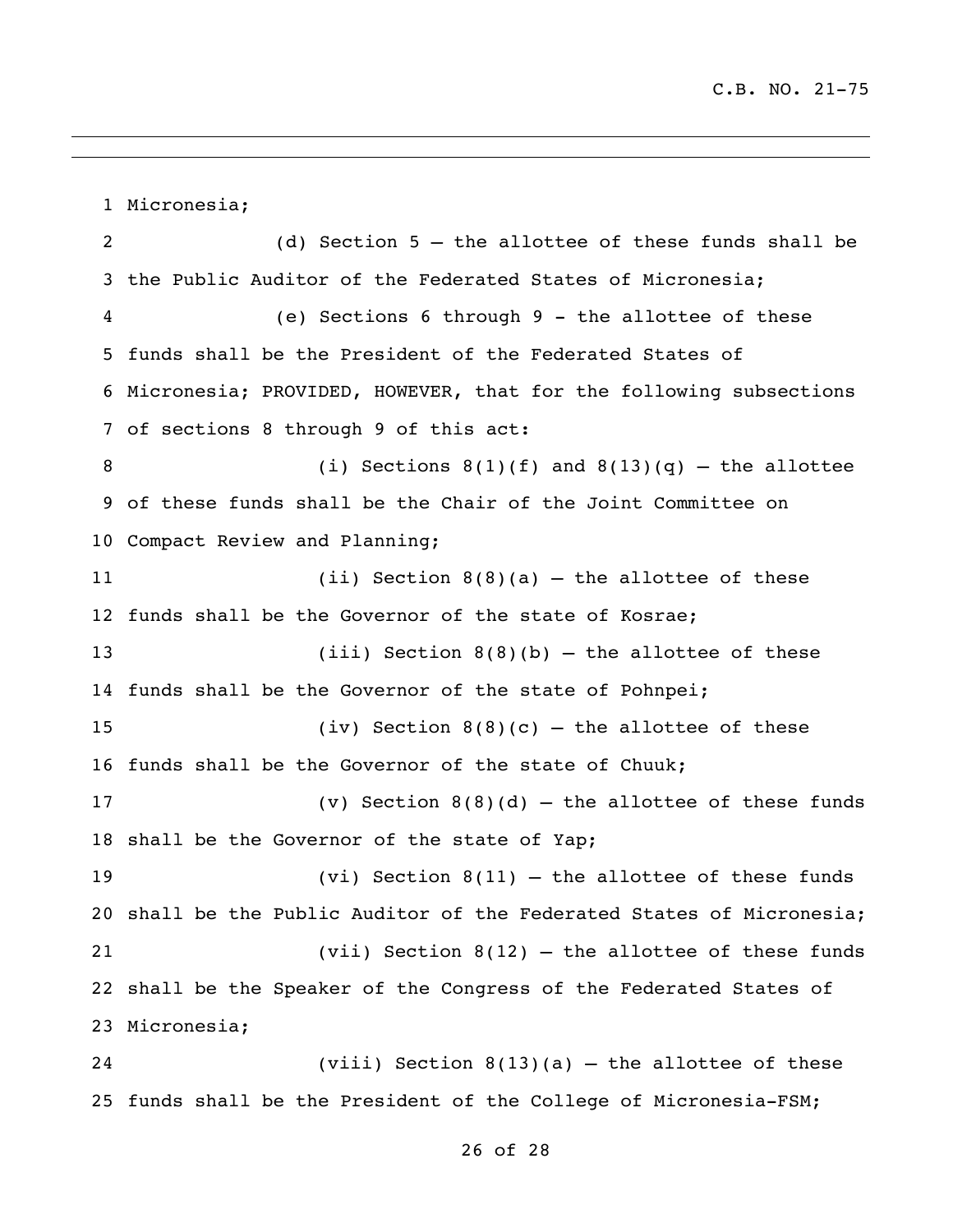(ix) Section 8(13)(d) through (g) - the allottee of these funds shall be the Chief Justice of the respective State Supreme Court; (x) Section 8(13)(h) - the allottee of these funds shall be the Chief Justice of the Supreme Court of the Federated States of Micronesia (xi) Section 9(1) – the allottee of these funds shall be the President of the College of Micronesia-FSM; (xii) Section 9(3)(b) – the allottee of these funds shall be the Governor of the state of Kosrae; (xiii) Section 9(3)(c) – the allottee of these funds shall be the Governor of the state of Pohnpei; (xiv) Section 9(3)(d) – the allottee of these funds shall be the Governor of the state of Chuuk; (xv) Section 9(3)(e) – the allottee of these funds shall be the Governor of the state of Yap; (3) Lapse date. The authority of the allottees to obligate funds appropriated by this act shall lapse as of September 30, 2020; PROVIDED, HOWEVER, that the funds appropriated under section 9 of this act shall not lapse.